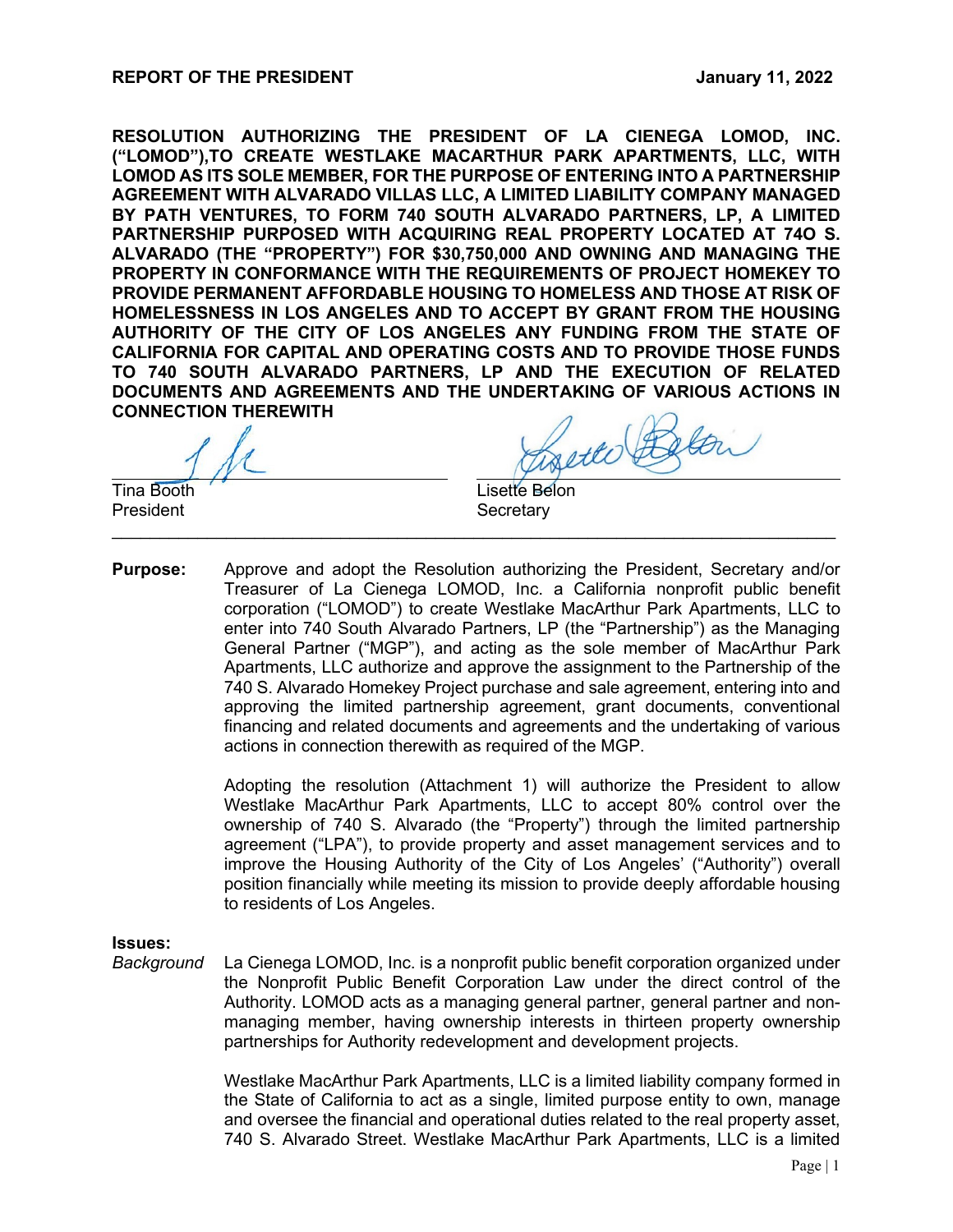liability company whose sole member is La Cienega LOMOD.

PATH Ventures is a California non-profit public benefit corporation, missioned with acquiring and developing property for affordable housing. PATH Ventures has created Alvarado Villas LLC as an affiliate, which will join as the Administrative General Partner ("AGP") in the Partnership and will be assisting with various aspects of operations and coordinating services to residents; while PATH Ventures will remain in the ownership as the Limited Partner.

In May 2021, PATH Ventures entered into a Purchase and Sale Agreement ("PSA") for the Property and brought the Property to the Authority as an opportunity site for the State of California's Project Homekey Notice of Funding Availability. The Property is a new construction building with a fairly large unit count and is proposed to be delivered vacant, qualifying the Property for priority funding from Project Homekey. HACLA anticipates submitting a Project Homekey application for 740 S. Alvarado prior to the end of January 2022 and has already submitted an application for project-based vouchers to support operations of the 80-unit Property. HACLA and PATH Ventures have been working closely to complete due diligence on the property and negotiate terms for an assignment of the PSA to the new Partnership as well negotiating terms for the LPA. Westlake MacArthur Park Apartments, LLC will be responsible for obtaining all non-competitive financing to cover the balance of funding necessary to acquire, rehabilitate and begin operations on the Property. LOMOD will be responsible for providing any required loan guarantees on behalf of the Partnership.

#### *The Property*

740 S. Alvarado is an eighty (80) unit new construction, multifamily property consisting of forty-one (41) studio units, thirty-three (33) one-bedroom units, and six (6) two-bedroom units. The Property also includes 3,187 square feet of ground level commercial space, which may be used for resident services or leased for commercial purpose. The Property will be delivered fully vacant at closing, with a Temporary Certificate of Occupancy from the City of Los Angeles delivered within a week of closing. Although located a short distance from the busy intersection of Alvarado and Wilshire in the heart of Westlake, the Property has secure residential entrances and the units sit elevated from the street, creating a quieter and more private environment for residents. The Property has a generous lobby and lounge area, a laundry room as well as outdoor common area. There are only a few parking spaces associated with the site, making parking a premium. However, the neighborhood is well-served by public transit and multiple amenities within a  $\frac{1}{4}$  to  $\frac{1}{2}$  mile walking distance.

## *Developer/*

*Ownership* As the MGP of the Partnership, Westlake MacArthur Park Apartments, LLC will have 80% ownership, the AGP, Alvarado Villas, LLC, will have 19% ownership and the Limited Partner, PATH Ventures will have 1% ownership. The draft Limited Partnership Agreement is provided for reference as Attachment 1 and includes the option for both partners to assign their rights to other entities as long as those entities are wholly owned or managed by either PATH Ventures, LOMOD or HACLA, respectively. It also provides for the partners to exit the partnership with each other's consent through sale or transfer of rights and to have the opportunity to buy out each other's position in the partnership.

> Westlake MacArthur Park Apartments, LLC as the Managing General Partner will receive 80% of available cashflow and 70% of developer fees; Alvarado Villas LLC will receive 19% of cashflow and 30% of developer fees; and PATH Ventures will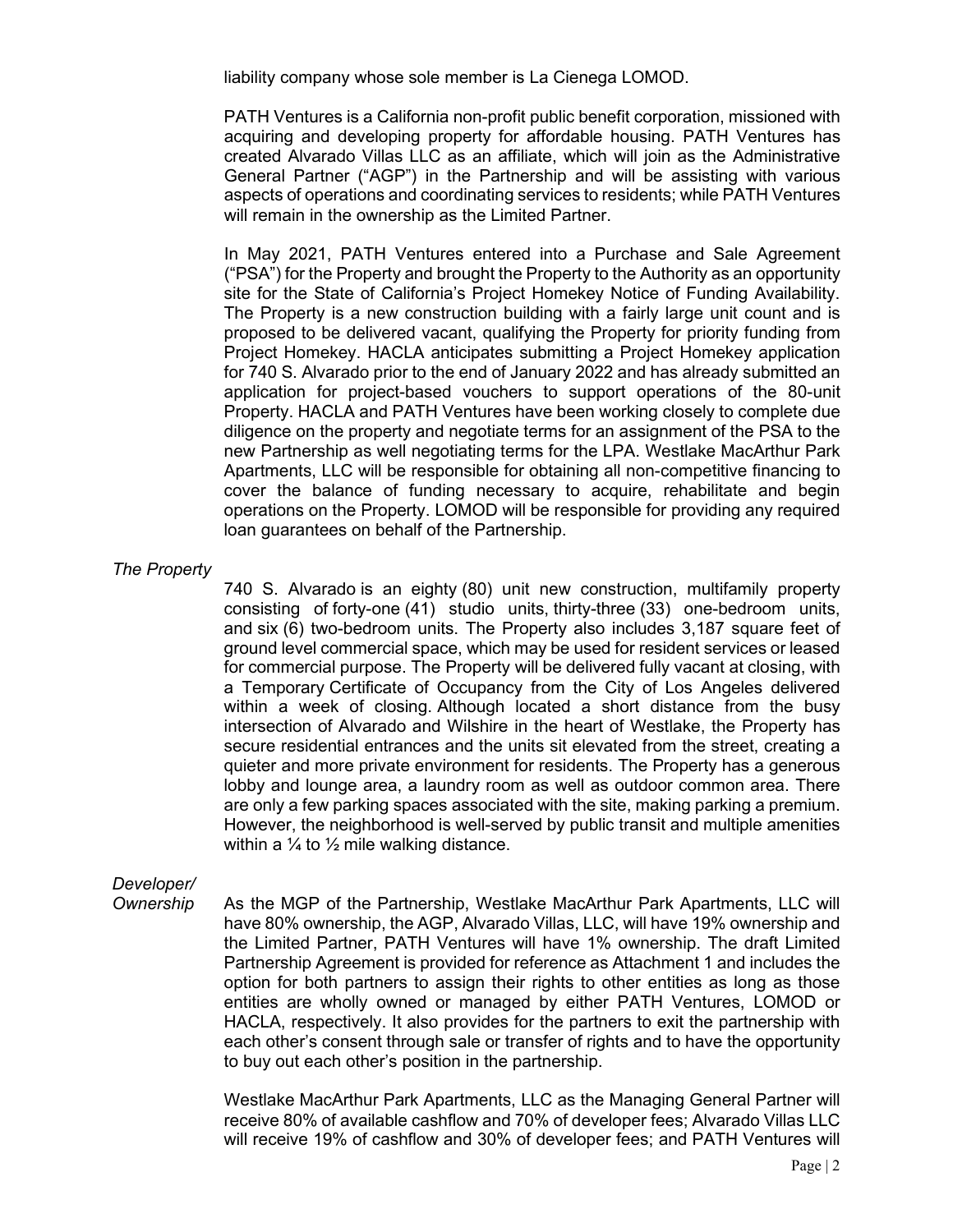receive 1% of cashflow. Although early fees for due diligence and deposits are split 80% and 20% respectively between the MGP and the AGP, LOMOD as the holder of the majority of interest through Westlake MacArthur Park Apartments, LLC will provide 100% of the guarantees required of any financing for the Project as well as ensure compliance with the Project Homekey funding contribution.

#### *Funding*

Project Homekey, if received, will provide approximately \$20.9 million in funding for acquisition and development fees and costs. HACLA will also determine if there is an operations gap and apply for any Operating Subsidy the Property might be eligible for under Homekey. HACLA has identified funds through its own Line of Credit to finance the balance of the purchase price and fees (currently estimated at \$12.4 million) and limited non-federal funding necessary for closing costs, purchase of furniture, lease up, holding costs and minor rehabilitation, estimated at approximately \$663,000. Project Homekey is expected to cover the initial capital reserve and replacement reserve estimated at \$500,000. Funds from HACLA's Acquisition Fund for rehabilitation work will be considered a loan and will be repaid through cashflow from the Property in the first five years of operation. The Line of Credit is expected to be taken out by a conventional loan or bond issuance once the Property is fully leased and operating with positive cash flow. The Homekey covenant does allow any conventional lender or bond investor to hold a first mortgage position on the property until their funds are repaid and a note and deed of trust would be recorded in their favor.

The negotiated terms of purchase for 740 S. Alvarado require a financial closing by January 21, 2022. Given the fact that the Homekey Funds, if awarded, would not be received until later in 2022, a short-term loan from the seller will be provided in the form of a carryback note for \$15 million with zero percent interest. The loan matures on April 15, 2022 and will be guaranteed by LOMOD. To meet the full cost of acquisition upfront, HACLA will provide a short-term larger draw on the Line of Credit in the amount of approximately \$16.5 million to cover acquisition, closing costs and any rehabilitation costs necessary to prepare the property for leasing. The seller carryback note and a portion of the Line of Credit are expected to be repaid with the Homekey Funds as well as the funding of the Capital Reserve (\$240,000) and Operating Reserve (\$200,000). Approximately \$1.3 to \$1.5 million in Homekey Funds is also anticipated to pay a Developer Fee to the Partnership, which would provide up to \$1.050 million in fees to LOMOD and \$450,000 to Alvarado Villas, LLC. If for any reason the Homekey Funds are not accessible by or before April 15, 2022, the Authority will develop an alternative financing plan and either use its Line of Credit or another means to pay off the seller carryback so there will be no default or potential call on the LOMOD guaranty.

Subject to the Board of Commissioners' approval on January 11, 2022, HACLA will be providing the Partnership, either directly or through LOMOD a grant of any Project Homekey funds received and will record a covenant on the Property in favor of HACLA requiring the Partnership to comply with all of Project Homekey's regulatory obligations and population targeting for tenancy. The grant will not require repayment but is intended to be forgiven over time through compliance with the covenant for its fifty-five year term.

Seventy-nine of the units will be subject to HUD affordability requirements for 20 years under a Housing Assistance Payment ("HAP") contract if project-based vouchers are awarded, pursuant to the authority granted under the October 2017 HUD Notice. As allowed by project-based voucher regulations, the Authority would provide a 20-year extension subject to the future availability of appropriated funds,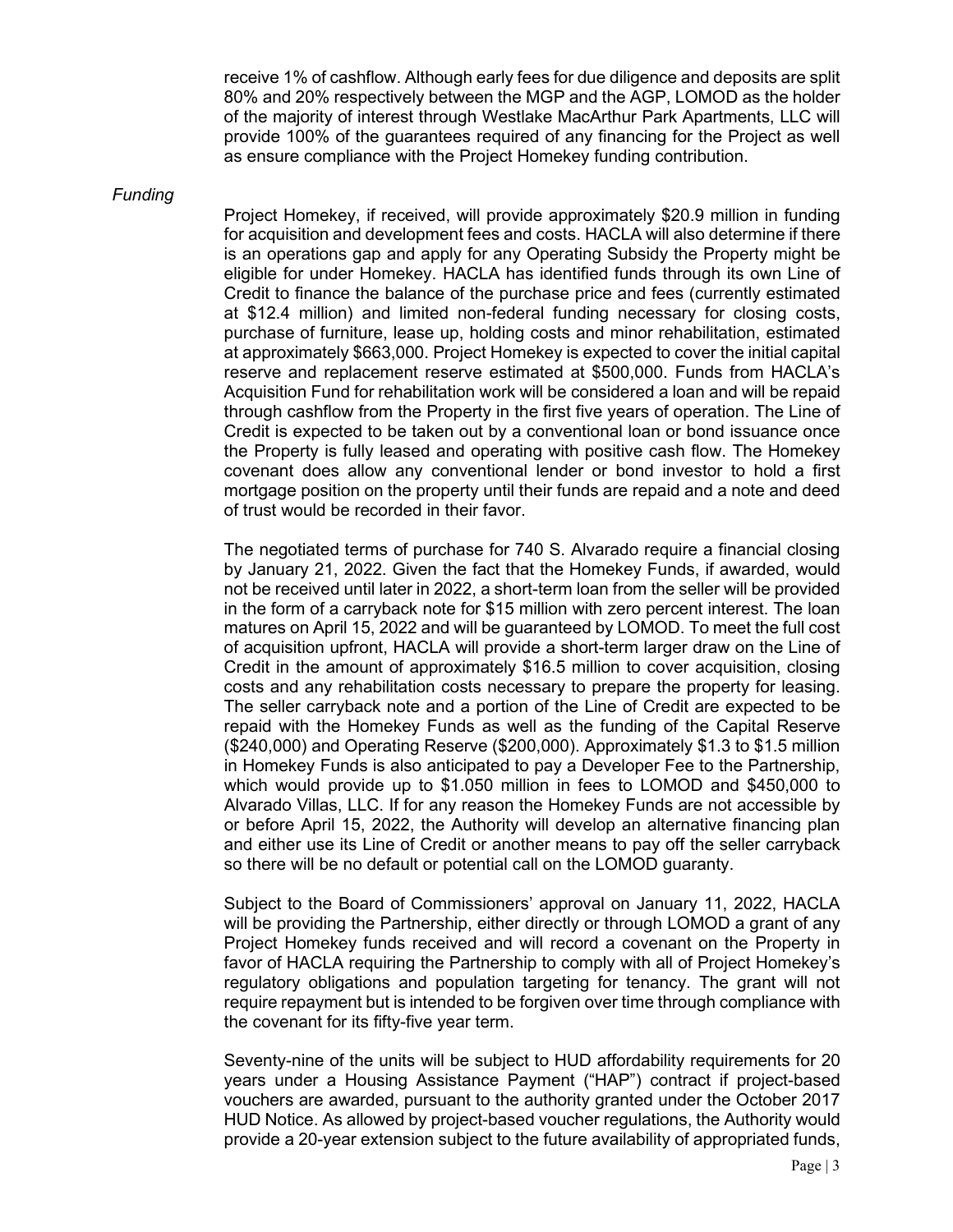HUD regulations, the requirements of HACLA's Section 8 Administrative Plan and the Partnership's continued compliance with the HAP Contract.

Prior to lease-up the Property will incur security and management expenses. Given prior experience with vacant properties, LOMOD anticipates the need to budget at least \$30,000/month to cover these costs. These funds will be drawn from nonfederal sources within the rent subsidy program and loaned through Westlake MacArthur Park Apartments, LLC to the Partnership under the LPA.

#### *Role as MGP*

As the MGP, Westlake MacArthur Park Apartments, LLC will perform those responsibilities required by the State Board of Equalization ("BOE") to maintain the Project's property tax exemption and as otherwise accepted as well as other responsibilities in the regular operation and financial management of the Property. The MGP does retain the right to delegate to the AGP some of its duties and obligations while still maintaining supervision of the AGP as required by the BOE. At this time, the LPA does not contemplate any specific delegations. However, in the future, if Westlake MacArthur Park Apartments, LLC chooses to delegate certain duties, a separate delegation document will be executed between the MGP and AGP and approved by the BOE if necessary.

Westlake MacArthur Park Apartments, LLC is scheduled to receive an annual Partnership Management Fee and 80% of net cash flow generated from the Project.

LOMOD will be individually expected to provide any development or operational guarantees to any lender or investor. Further, if Westlake MacArthur Park Apartments, LLC is in default under a project document, only its partnership interest may be accessed to satisfy any liability. The only exceptions being if LOMOD or Westlake MacArthur Park Apartments, LLC have committed fraud or misappropriated partnership funds.

Close of escrow and financing is scheduled to occur on or about January 21, 2022 and rehabilitation work will commence soon thereafter with the hope of beginning occupancy of the units before the end of the second quarter of the calendar year.

#### **Attachments:**

- 1. Resolution
- 2. Form of Partnership Agreement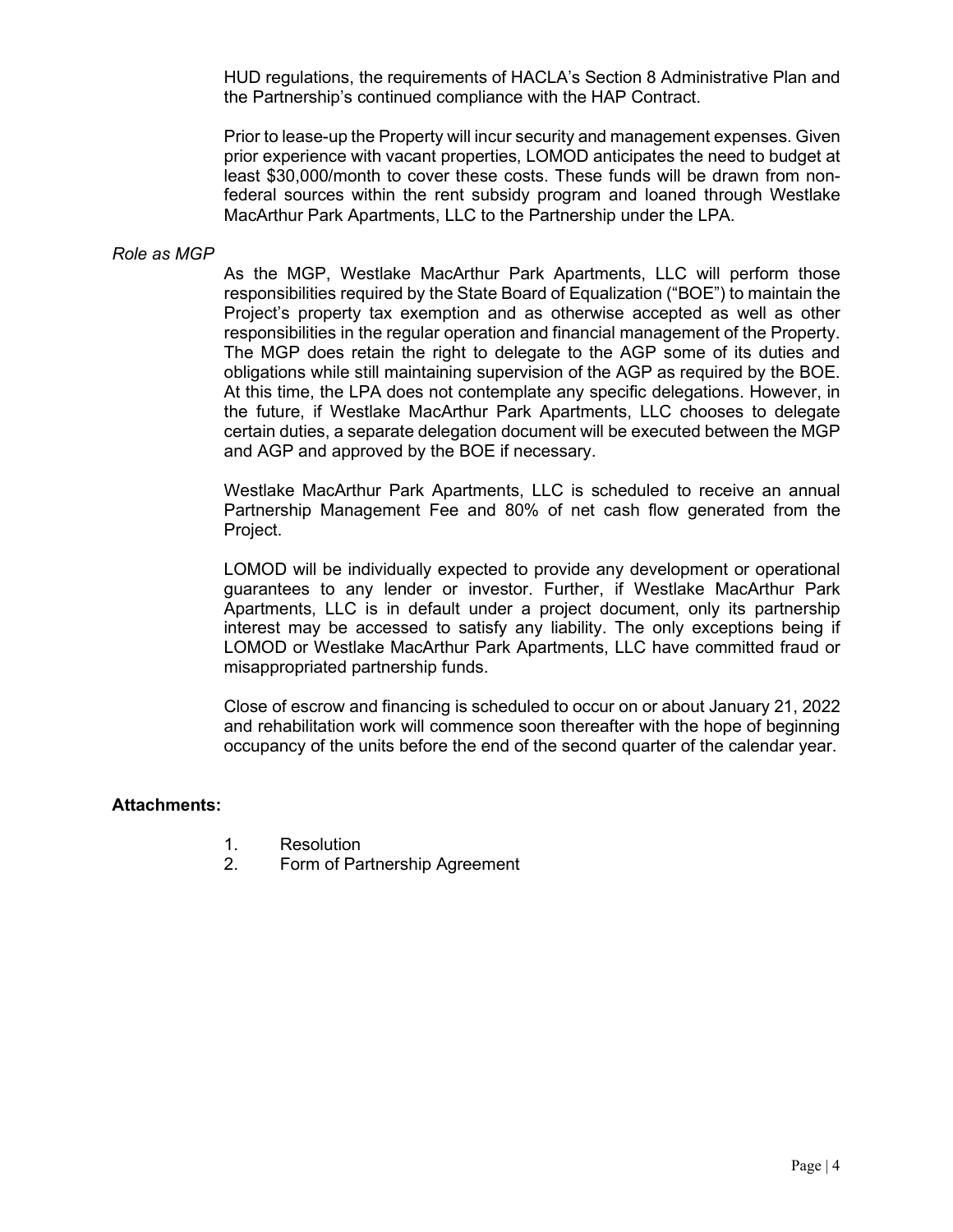**RESOLUTION AUTHORIZING THE PRESIDENT OF LA CIENEGA LOMOD, INC., ("LOMOD"), TO CREATE WESTLAKE MACARTHUR PARK APARTMENTS, LLC, WITH LOMOD AS ITS SOLE MEMBER, FOR THE PURPOSE OF ENTERING INTO A PARTNERSHIP AGREEMENT WITH ALVARADO VILLAS LLC, A LIMITED LIABILITY COMPANY MANAGED BY PATH VENTURES, TO FORM 740 SOUTH ALVARADO PARTNERS, LP, A LIMITED PARTNERSHIP PURPOSED WITH ACQUIRING REAL PROPERTY LOCATED AT 74O S. ALVARADO (THE "PROPERTY") FOR \$30,750,000 AND OWNING AND MANAGING THE PROPERTY IN CONFORMANCE WITH THE REQUIREMENTS OF PROJECT HOMEKEY TO PROVIDE PERMANENT AFFORDABLE HOUSING TO HOMELESS AND THOSE AT RISK OF HOMELESSNESS IN LOS ANGELES AND TO ACCEPT BY GRANT FROM THE HOUSING AUTHORITY OF THE CITY OF LOS ANGELES ANY FUNDING FROM THE STATE OF CALIFORNIA FOR CAPITAL AND OPERATING COSTS AND TO PROVIDE THOSE FUNDS TO 740 SOUTH ALVARADO PARTNERS, LP AND THE EXECUTION OF RELATED DOCUMENTS AND AGREEMENTS AND THE UNDERTAKING OF VARIOUS ACTIONS IN CONNECTION THEREWITH**

**WHEREAS,** La Cienega LOMOD, Inc. ("LOMOD") is a nonprofit public benefit corporation duly created, established and authorized to transact business and exercise powers under and pursuant to the provisions of the Nonprofit Public Benefit Corporation Law, consisting of Part 2 of Division 2 of Title 1 of the California Corporations Code (the "Act");

**WHEREAS**, the Act authorizes LOMOD to make and execute contracts and other instruments necessary or convenient for the exercise of its powers;

**WHEREAS**, Staff has initiated the creation of Westlake MacArthur Park Apartments, LLC, with LOMOD as its sole member, to act as Managing General Partner in 740 South Alvarado Partners, LP and will apply for an Organizational Clearance Certificate from the State's Board of Equalization in order to manage the 740 S. Alvarado Street property ("Property") as a deeply affordable housing project focused on serving the homeless and those at risk of homelessness;

**WHEREAS**, the Property is comprised of 80 units of in a newly constructed residential development with space for services and amenities of which up to seventy-nine (79) units may receive Project Based Vouchers ("PBV") and provide deeply affordable housing for households qualifying as homeless or at risk of homelessness under the Project Homekey Program;

**WHEREAS**, on January 11, 2022, the HACLA Board of Commissioners ("BOC") authorized a HACLA instrumentality to enter into 740 South Alvarado Partners, LP (the "Partnership") and directed staff to form Westlake MacArthur Park Apartments, LLC, with LOMOD as its sole member, to act as Managing General Partner in the development and ownership of the Property;

**WHEREAS,** the Administrative General Partner of 740 South Alvarado Partners, LP will be Alvarado Villas, LLC, a California limited liability company and affiliate of Path Ventures and the Limited Partner is PATH Ventures;

**WHEREAS,** 740 South Alvarado Partners, LP expects to receive funding from several sources including State of California Housing and Community Development Department's ("HCD") Project Homekey program and HACLA Section 8 Project Based Vouchers, to finance the development and operation of the Project;

**WHEREAS,** on January 11, 2022, the BOC approved providing the Project with funding in a cash grant from any Project Homekey contribution received by the State of California HCD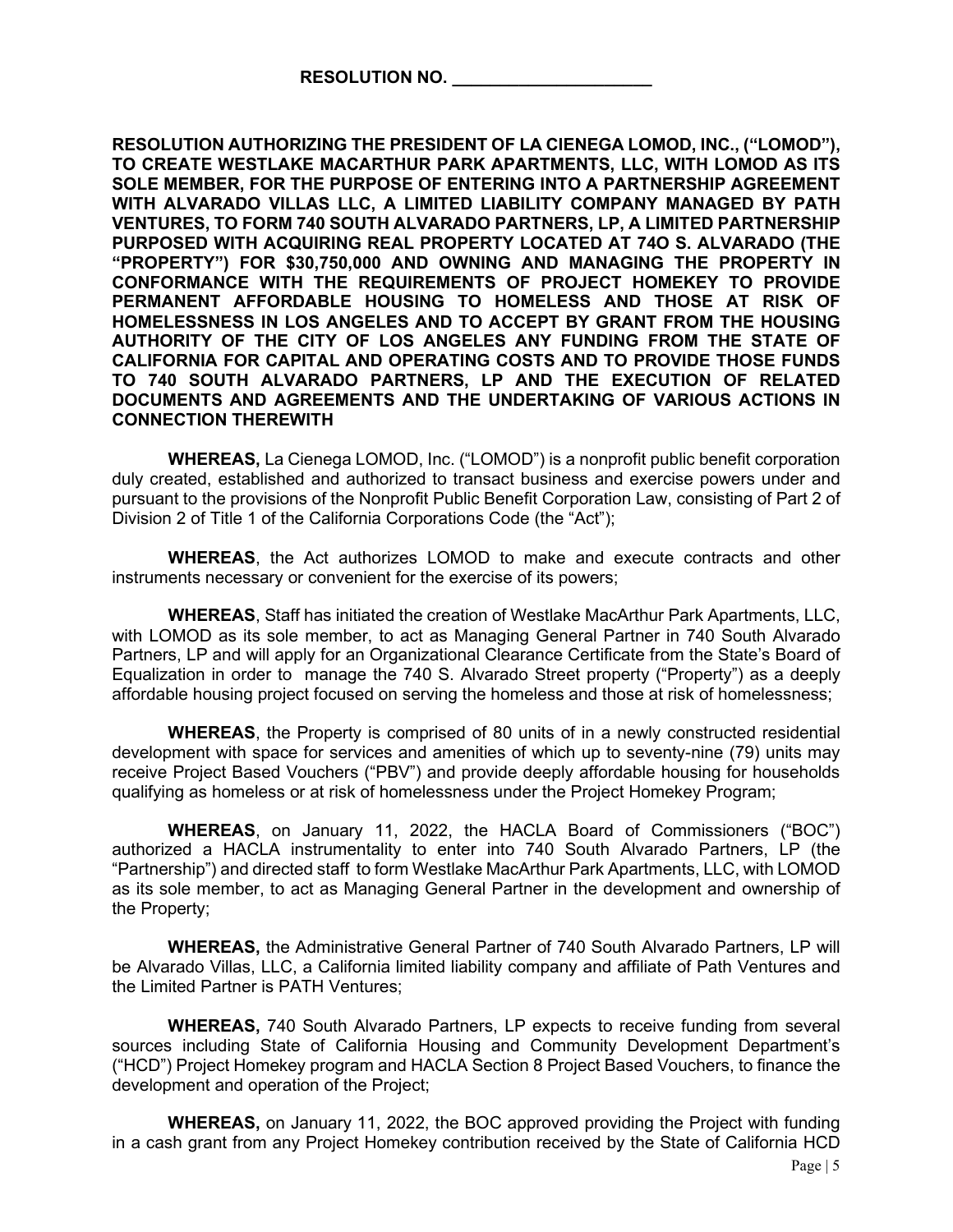for the acquisition and operation of the project;

**WHEREAS**, HACLA has negotiated LOMOD's participation through Westlake MacArthur Park Apartments, LLC as the Managing General Partner ("MGP") of the Limited Partnership;

**WHEREAS**, Westlake MacArthur Park Apartments, LLC will serve as the MGP of 740 South Alvarado Partners, LP and perform those responsibilities required by the State Board of Equalization ("BOE") to obtain and maintain the Project's property tax exemption and will oversee day-to-day management of the Project;

**WHEREAS,** Westlake MacArthur Park Apartments, LLC is scheduled to receive an annual Partnership Management Fee and 80% of net cash flow generated from the Project and 70% of any developer fee;

**WHEREAS,** Westlake MacArthur Park Apartments, LLC shall also be granted a right of first refusal to purchase the position of the administrative general partner or limited partner if such partner chooses to sell or exit the partnership; and

**WHEREAS,** the Board of Directors of LOMOD, acting on behalf of Westlake MacArthur Park Apartments, LLC as its sole member, must approve the execution of all applicable financing and ownership documents, including a Limited Partnership Agreement and any documents, certificates and agreements related to the Project and agree to provide any required guaranty in order to consummate the successful closing, financing and operation of the Project.

**NOW, THEREFORE, BE IT RESOLVED**, the Board of Directors of La Cienega LOMOD, Inc. acting on behalf of itself and as the sole member of Westlake MacArthur Park Apartments, LLC does hereby authorize and approve as follows:

**Section 1.** The President, the Secretary or the Treasurer or LOMOD (collectively, the Authorized Representatives") and each of their respective designees, are each hereby authorized and directed, to do any and all things necessary and to execute, deliver and perform any and all closing, note, financing or ownership documents, including any amendments to the Limited Partnership Agreement, assignment agreement concerning the original purchase and sale agreement for the Property, with such changes as approved by counsel, and all other documents or actions which they may deem necessary or advisable in order to consummate, carry out, give effect to and comply with the terms and intent of this Resolution and the consummation of the transactions contemplated hereby. All actions heretofore taken by the officers, employees, attorneys and agents of LOMOD and Westlake MacArthur Park Apartments, LLC with respect to the Project transactions are hereby approved and ratified, and the officers of LOMOD and Westlake MacArthur Park Apartments, LLC and the authorized deputies and employees of LOMOD and Westlake MacArthur Park Apartments, LLC, and each of them, are hereby authorized and directed to do any and all things necessary and to enter into and execute, acknowledge and deliver any and all agreements, assignments, certificates and other documents that they or counsel may deem necessary or advisable to consummate the development and financing of the Project and to otherwise to effectuate the purposes of this Resolution without further approval of LOMOD.

**Section 2.** That if any application for Homekey Program funding is approved, the President, or her designee, is hereby authorized and directed to enter into, execute, and deliver one or more HCD Standard Agreements as necessary or required by the State of California on behalf of 740 South Alvarado Partners, LP, and any and all other documents or certificates required or deemed necessary or appropriate to secure the Homekey Program funds from HCD and participate in the Homekey Program, and all amendments and reports thereto (collectively, the "Homekey Documents"). All activities, expenditures, information, and timelines represented in the Application will be enforceable through the HCD Standard Agreement and funds are to be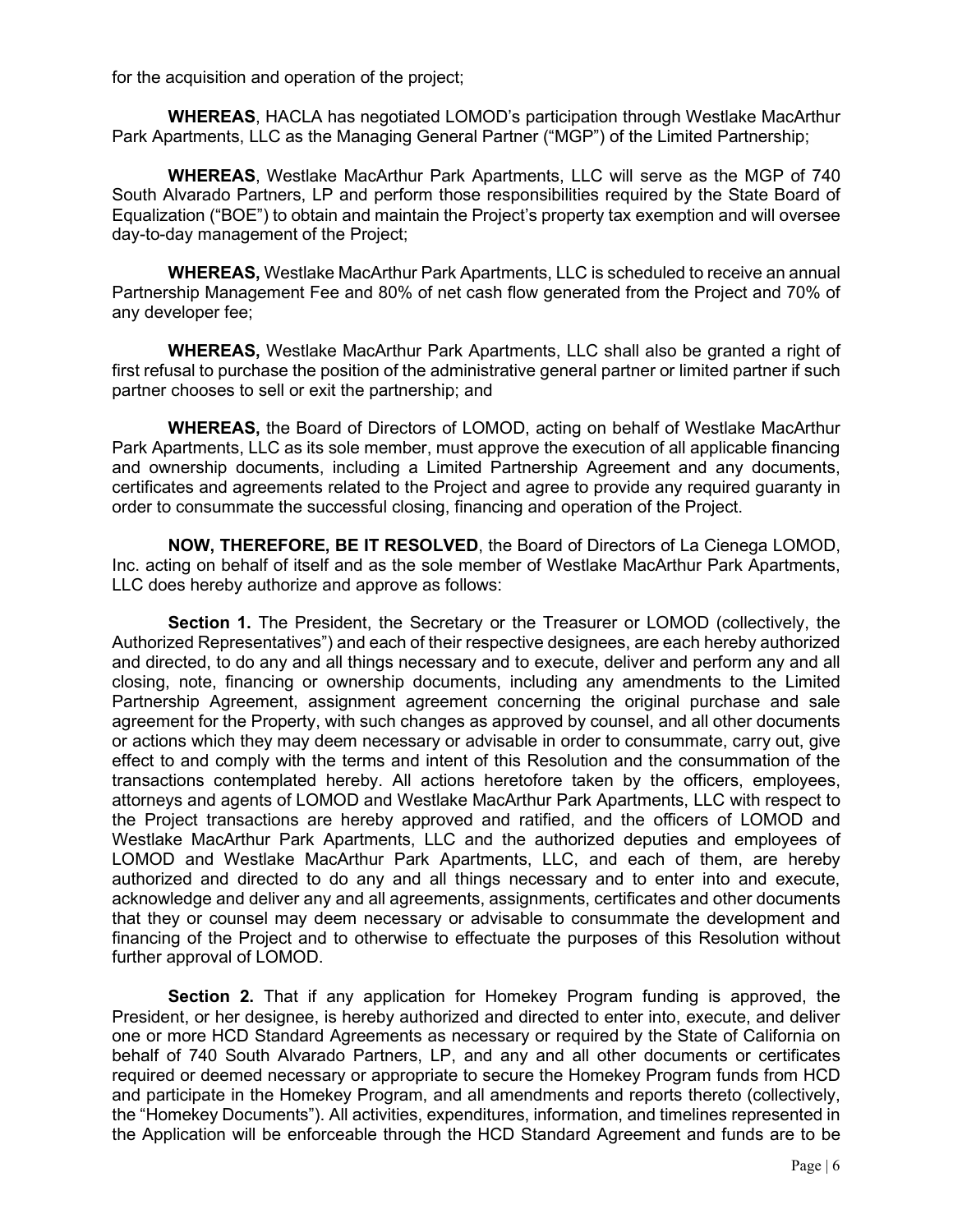used for the allowable expenditures and activities identified in the applicable HCD Standard Agreement.

**Section 3.** That the President, or her designee, is authorized and directed to accept any award of Homekey funding for capital costs and operating subsidy for 740 S. Alvarado project and ensure that any funds awarded for capital acquisition expenditures and that any funds awarded for capitalized operating subsidies are spent by the required deadlines and within whatever limits are required by HCD. In addition, the President or her designee or HACLA as applicable, may provide 740 South Alvarado Partners, LP a grant of the Project Homekey funds and will record a covenant on the property in favor of HACLA requiring the Partnership to comply with all of Project Homekey's regulatory obligations with such grant funds to be forgiven over the 55-year period of the covenant.

**BE IT FURTHER RESOLVED** that this Resolution shall take effect immediately on this day of January 11, 2022.

JAMES JOHNSON

**APPROVED AS TO FORM: LA CIENEGA LOMOD, INC.**

BY:\_\_\_\_\_\_\_\_\_\_\_\_\_\_\_\_\_\_\_\_\_\_\_\_\_\_\_ BY:\_\_\_\_\_\_\_\_\_\_\_\_\_\_\_\_\_\_\_\_\_\_\_\_\_\_\_\_

CHAIRPERSON CIELO CASTRO

DATE ADOPTED: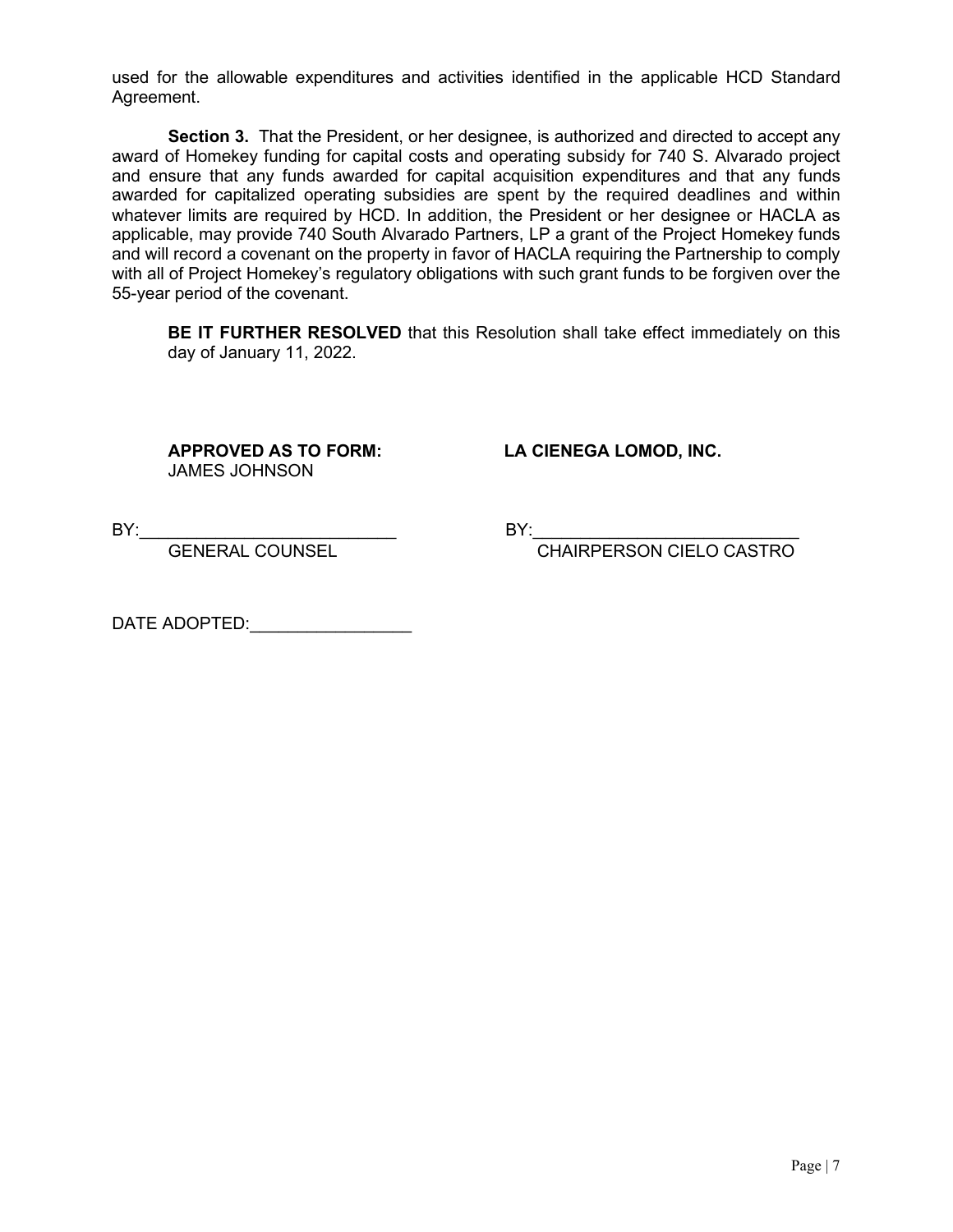## **AGREEMENT OF LIMITED PARTNERSHIP OF 740 SOUTH ALVARADO PARTNERS, LP A CALIFORNIA LIMITED PARTNERSHIP**

This Agreement of Limited Partnership is made as of the day of January, 2022 (the "**Agreemen**t") by and between Westlake MacArthur Park Apartments LLC, a California limited liability company ("**Managing General Partner**"), Alvarado Villas LLC, a California limited liability company ("**Administrative General Partner**", and collectively with the Managing General Partner, the "**General Partners**") and PATH Ventures, a California nonprofit public benefit corporation ("**Limited Partner**", together with the General Partners, collectively, the "**Partners**").

# **RECITALS**

A. The above-named parties agree to form a limited partnership under the California Uniform Limited Partnership Act of 2008 (the "**Act**") on the terms and conditions hereinafter set forth.

B. The sole member of the Administrative General Partner was formed and organized exclusively for charitable purposes as specified in Section 214 of the California Revenue and Taxation Code ("**R&T Code**"), and is organized for the purposes of developing, owning, and operating affordable housing developments in the State of California to provide affordable and stable homes and residences for persons experiencing homelessness or at risk of experiencing homelessness.

C. The sole member of the Managing General Partner is an instrumentality of the Housing Authority of the City of Los Angeles, a public body, corporate and politic ("**HACLA**"), which was created, established, and authorized to transact business and exercise powers under and pursuant to the provisions of the Housing Authorities Law of the State of California (consisting of Chapter 1 of Part 2 of Division 24 of the California Health and Safety Code ("**HSC**")), for the purposes of facilitating the administration and expansion of safe and affordable housing for constituents within the City of Los Angeles.

D. The General Partners will be applying for approximately \$20,125,000 ("**Homekey Funds**") in federal Coronavirus Aid Relief Funds allocated to and administered by the California Department of Housing and Community Development ("**HCD**") via its Homekey Program, as described in the Notice of Funding Availability dated September 9, 2021.

E. Limited Partner has entered into an Agreement of Purchase and Sale and Joint Escrow Instructions (as amended, restated, supplemented, or otherwise modified from time to time, the "**Purchase Agreement**") with the seller ("**Seller**") of a property located at 740 South Alvarado Street, Los Angeles, CA 90057 (the "**Property**"), which contains eighty (80) apartment units, commonly known as "740 Alvarado," approximately 3,187 square feet of commercial space, associated parking areas and other improvements located thereon.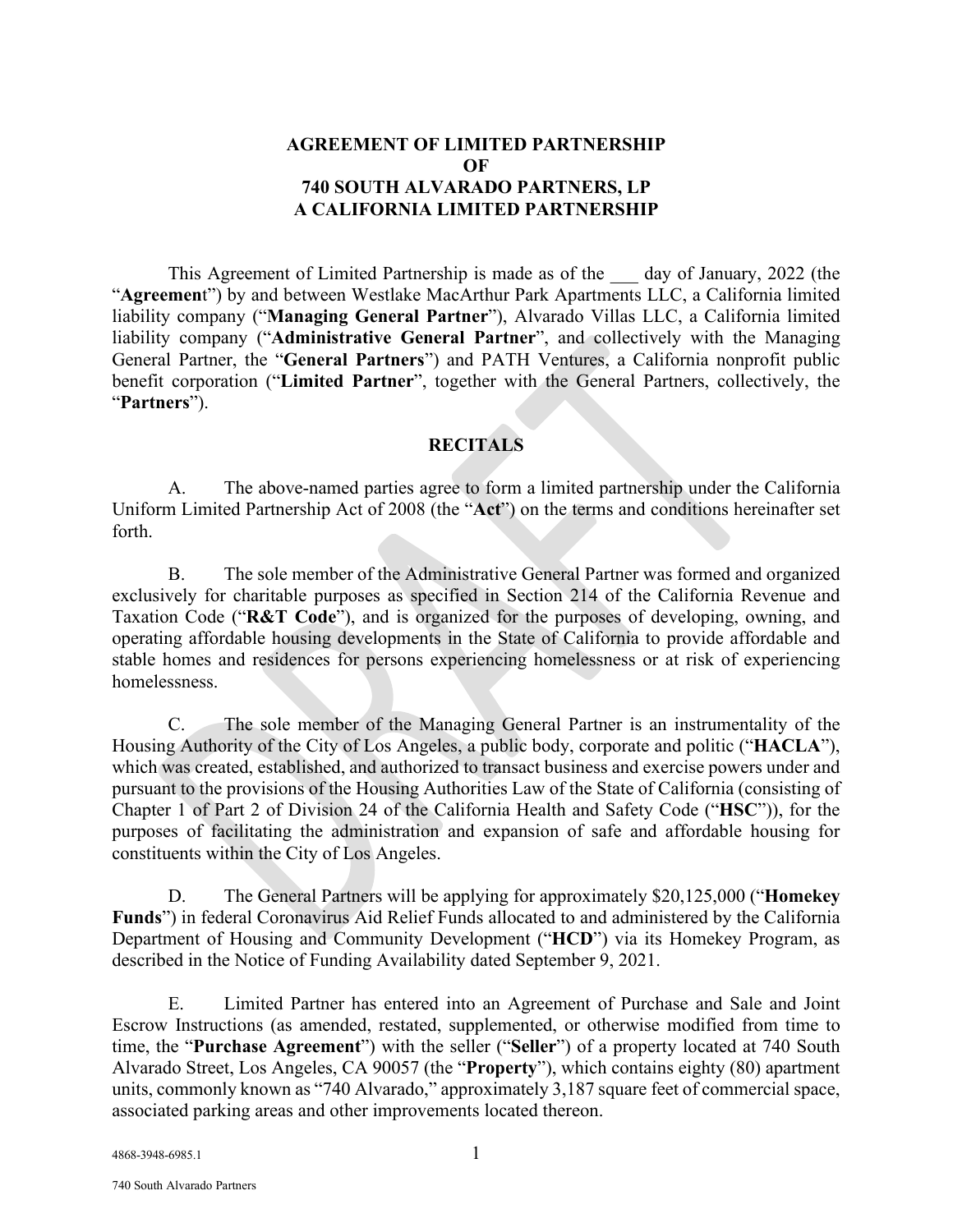F. The Partners seek to enter into this Partnership (as defined below) to enable (i) the acquisition of the Property by the Partnership pursuant to the Purchase Agreement following an assignment of the Purchase Agreement by the Limited Partner, and (ii) the conversion/rehabilitation of the Property to facilitate the operation of a permanent supportive housing development serving those experiencing or at risk of experiencing homelessness (as defined in Part 578.3 of Title 24 of the Code of Federal Regulations) and who are inherently impacted by or at risk for medical diseases or conditions due to the COVID-19 pandemic or other communicable diseases, in accordance with the Budget.

G. On or prior to the closing under the Purchase Agreement for the Property, among other things (i) the Limited Partner shall assign all its rights and obligations under the Purchase Agreement to the Partnership, (ii) the Managing General Partner shall contribute, or arrange for the contribution of, the Homekey Funds to the Partnership to be utilized as one of the funding sources for the acquisition and initial operation of the Property by the Partnership, (iii) the Partnership shall enter into a management agreement ("**Management Agreement**") with EAH, Inc. or other suitable management company ("**Manager**") in order to provide for the management and operation of the Property by the Manager, and (iv) the Managing General Partner shall obtain an initial loan from a conventional lender or shall loan the funding to the Partnership (the "**Initial Lender**"), in an amount to be mutually agreed upon by the General Partners (the "**Initial Loan**"). The Initial Loan funds shall be utilized for the acquisition, rehabilitation and operation of the Property and the Project (as defined below) by the Partnership. The Managing General Partner will pursue long-term bonds, notes or a private placement financing as a takeout for the Initial Loan.

#### **ARTICLE I NAME OF PARTNERSHIP**

The name of the partnership shall be 740 South Alvarado Partners, LP, a California limited partnership (the "**Partnership**").

#### **ARTICLE II BUSINESS OF PARTNERSHIP**

The Partnership's primary purpose shall be to acquire, construct, own, operate, manage, and lease an affordable rental housing development for low-income persons located at 740 South Alvarado Street, Los Angeles, CA 90057 (the "**Project**") as supportive housing serving individuals and families experiencing or at risk of experiencing homelessness (as defined in Part 578.3 of Title 24 of the Code of Federal Regulations) and who are impacted or at risk for medical diseases or conditions due to the COVID-19 pandemic or other communicable diseases.

In furtherance of the Partnership's primary purpose, the Partnership is to engage in the following activities:

4868-3948-6985.1 2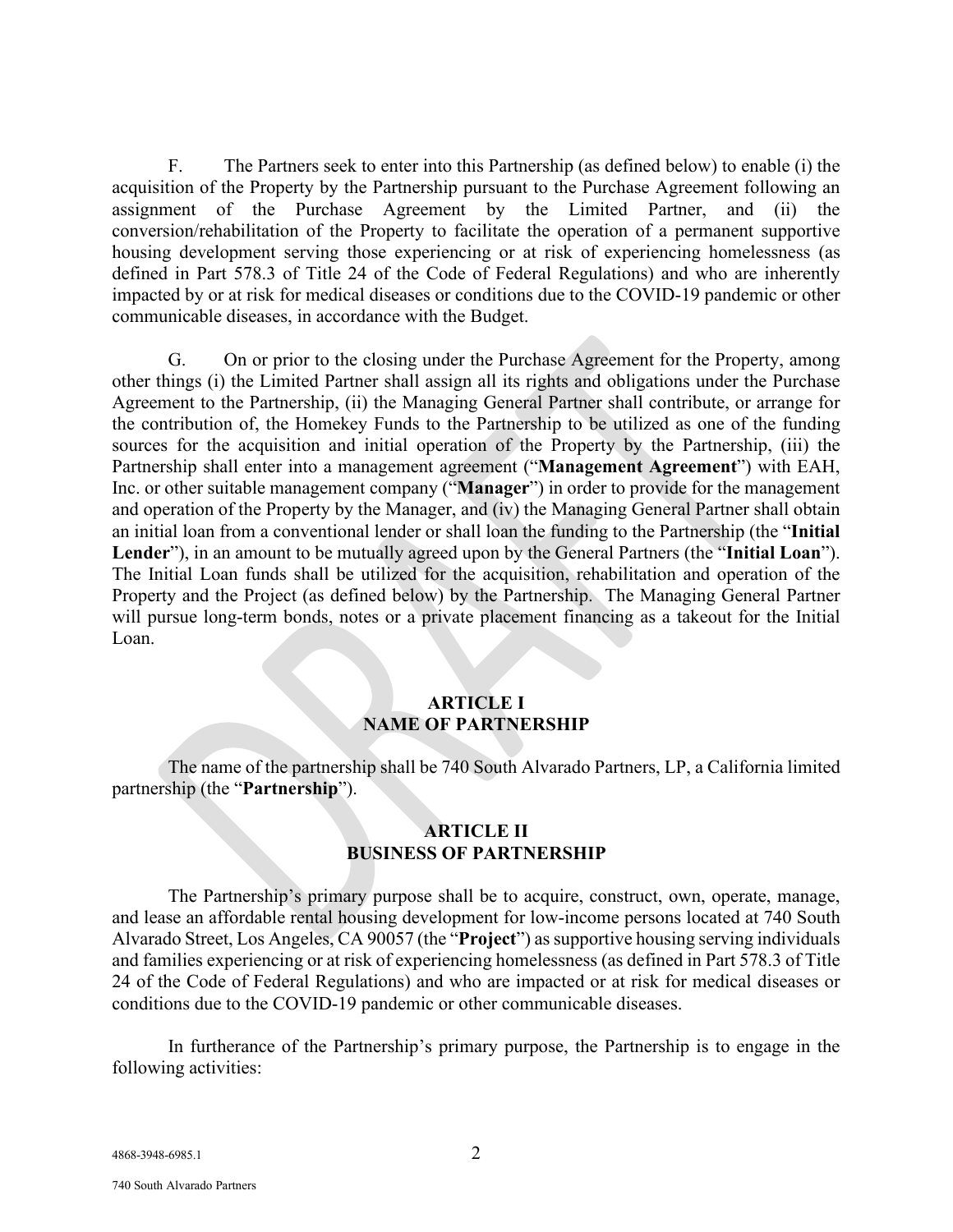(i) to acquire, own, hold, rehabilitate, manage, maintain, develop, improve, lease, and operate the Property and the Project (and enter into contracts with third parties for same, including the Management Agreement with the Manager); and

(ii) to enter into such agreements and make such presentations before governmental authorities as are necessary for, and to carry out the acquisition, financing, ownership, development, rehabilitation and leasing of the Property as low income housing; and

(iii) borrow money and issue evidences of indebtedness in furtherance of the Partnership business and secure any such indebtedness by mortgage, pledge, or other lien; provided, however, that the Partners shall have no personal liability for the repayment of the principal of or payment of interest on any such indebtedness, and that the sole recourse of any Project lender (other than carveouts), with respect to the principal thereof and interest thereon, shall be solely to the property securing such indebtedness and the Guaranty (as defined below) provided by the Managing General Partner; and

(iv) to enter into the Basic Documents, including the Loan Documents and the HAP Contract (each as defined in Schedule A) providing for regulations with respect to governmental subsidies, rents, profits, dividends and the disposition of property; and

(iii) to enter into and perform its obligations under the Homekey Documents (as defined in Schedule A) and all requirements of the Homekey Program; and

(iv) to provide housing to qualified tenants, consistent with the requirements of the Homekey Documents and the Homekey Program as well as the Section 8 Housing Assistance Payment Contract to provide up to eighty (80) Project-Based Vouchers and to rent dwelling units within the Project in accordance with same; and

(iv) subject to the approval of the Partners and/or the Lender, if required, and to other limitations expressly set forth elsewhere in this Agreement, negotiate for and conclude agreements for the sale, exchange, lease or other disposition of all or substantially all of the property of the Partnership, or for the refinancing of any mortgage loan on the property of the Partnership or the Initial Loan; and

to engage in any lawful act or activity and to exercise any powers permitted to partnerships organized under the laws of the State of California that are related or incidental to and necessary, convenient or advisable for the accomplishment of the abovementioned purposes.

## **ARTICLE III CERTIFICATE OF LIMITED PARTNERSHIP**

The General Partners have executed, delivered and filed a Certificate of Limited Partnership (LP-1) with the Secretary of State of the State of California, which filing is ratified, approved and confirmed. Each General Partner (or an authorized designee of same) shall be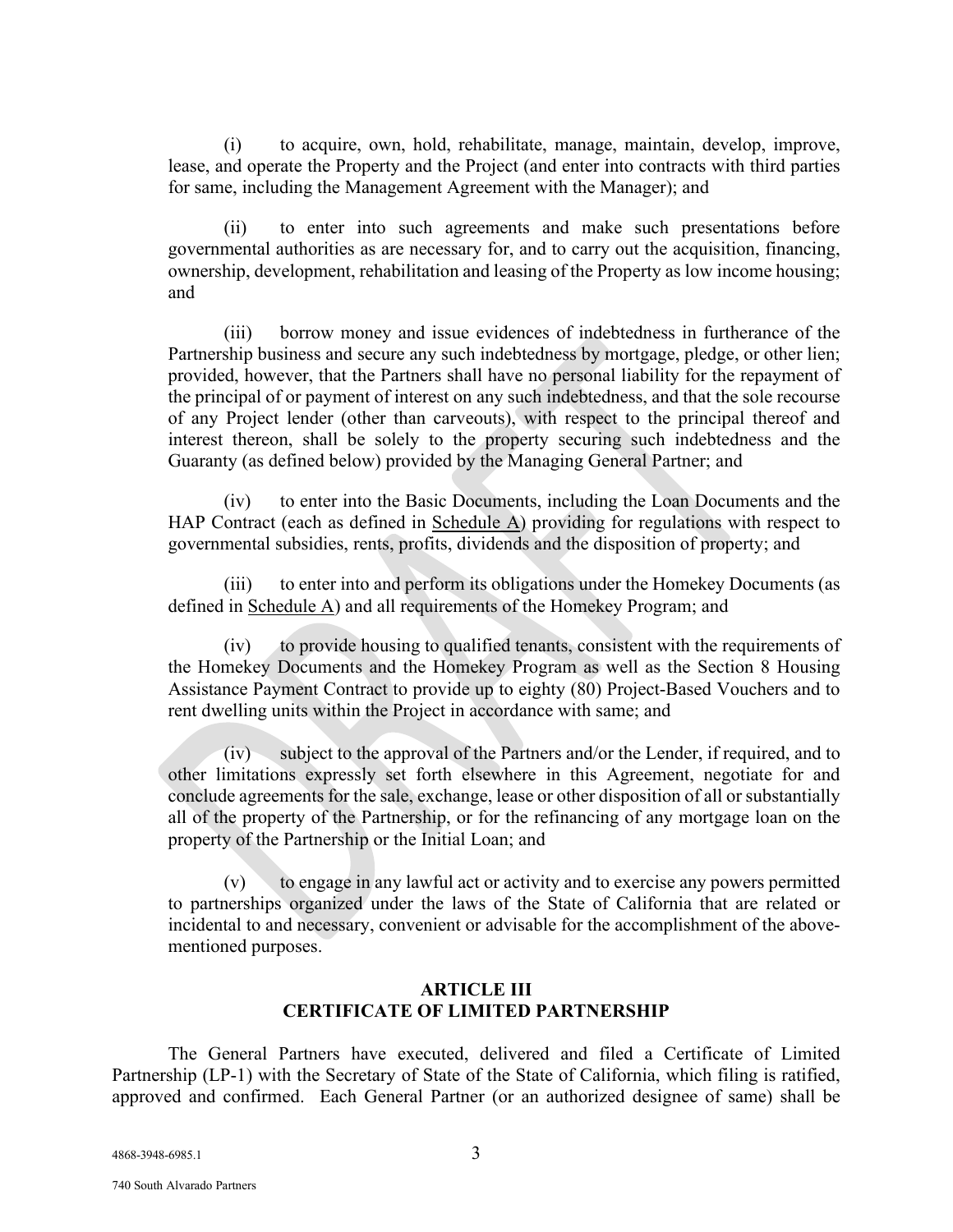entitled to execute, deliver and file any other certificates (and amendments therefor) necessary for the Partnership to qualify to do business in the State of California.

#### **ARTICLE IV**

## **PLACE OF BUSINESS; AGENT FOR SERVICE OF PROCESS**

The principal place of business of the Partnership shall be located at 2600 Wilshire Boulevard, Los Angeles, CA 90057 and at such other place or places as may be agreed upon by the Partners. The Partnership's agent for service of process shall be Tina Smith-Booth, Director of Asset Management at  $2600$  Wilshire Boulevard,  $4^{\text{th}}$  Floor, Los Angeles CA 90057.

## **ARTICLE V TERM**

5.1 Effective Date. This Agreement shall be effective as of the date first above written; provided, however, that the Partnership shall not be formed under the Act and the Partnership's term shall not commence until the later of ("**Effective Date**") (a) the date that the Certificate of Limited Partnership is filed in the office of the California Secretary of State and (b) the date on which all the Partners shall have executed a copy of this Agreement.

5.2 Term. The "**Term**" of this Agreement shall commence on the Effective Date and shall terminate upon the dissolution of the Partnership in accordance with Article XII.

5.3 Continuation. If a General Partner ceases to be a General Partner for any reason and there is one General Partner remaining or no remaining or surviving General Partner, admission of a new General Partner and a decision to continue the Partnership's business must be approved by the remaining Partner If both the General Partners cease to be the General Partners for any reason and there is no remaining or surviving General Partners, admission of a new General Partner and a decision to continue the Partnership's business must be approved by the Limited Partner or the majority vote of the Limited Partners (if more than one Limited Partner is admitted to the Partnership at such time). Expenses relating to the Partnership's continuation shall constitute Partnership expenses.

5.4 Bankruptcy. Notwithstanding any other provision of this Agreement to the contrary, the Bankruptcy of any Partner shall not cause the applicable Partner to cease to be a Partner of the Partnership and upon the occurrence of such an event, the Partnership shall continue without dissolution; and in the event of Bankruptcy of one of the General Partners, the other General Partner shall have the right to remove and replace such General Partner as it deems necessary in its sole discretion and the replacement General Partner shall have the rights set forth in Article IX to acquire the removed General Partner's interest in this Agreement.

#### **ARTICLE VI CONTRIBUTION OF PARTNERS**

#### 6.1 General Partners' Contributions.

4868-3948-6985.1 4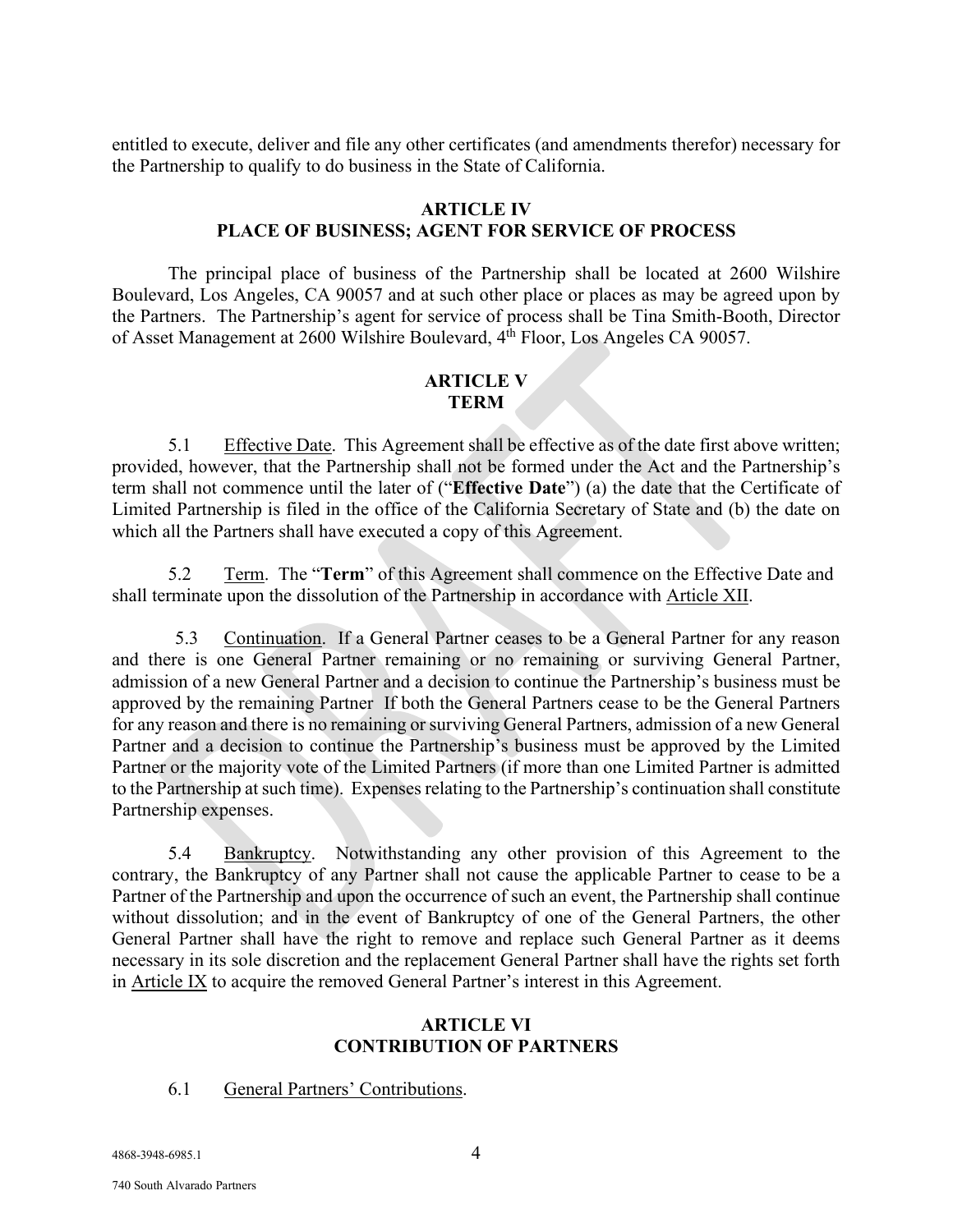- (a) The Managing General Partner's contribution to the Partnership shall be equal to \$80.00;
- (b) The Administrative General Partner's contribution to the Partnership shall be equal to \$19.00.

6.2 Limited Partner. The Limited Partner's contribution shall be \$1.00. Upon the admission of an additional limited partner, the Limited Partner may reduce its position in the Partnership or withdraw altogether. If the Limited Partner withdraws from the Partnership it shall be entitled to receive a return of its contribution without interest.

6.3 Additional Contributions. Except as set forth in this Article VI, a Partner shall not be required to make any contribution or otherwise advance funds to the Partnership. A Limited Partner shall not be personally liable for payment or performance of any Partnership obligation, except to the extent that a Partner may be required to return a distribution to the Partnership under the Act.

Notwithstanding the foregoing, the Managing General Partner may, by providing written notice calling for additional capital (each, a "**Call Notice**") to the Partners, call for additional capital contributions to be made to the Partnership by the Partners which relate to any expenses, costs, liabilities or obligations incurred by the Partnership which are to be expended for the following items (but only to the extent the revenue from the Property is insufficient to pay same and/or to the extent the available funds in the Reserves are insufficient or restricted from paying for such items) ("**Involuntary Expenses**"): (i) to comply with any applicable law, (ii) to remedy an emergency or life safety issue, (iii) to pay real estate taxes, insurance premiums and other nondiscretionary expenses, and (iv) to avoid any abuse, destructive or improper use, spoiling, physical damage or material deterioration of the Property/Project. Each Partner agrees to fund its allocable share, pro rata in accordance with its respective Percentage Interest, set forth on Schedule B attached hereto, within ten (10) business days of the date of the applicable Call Notice.

In the event that a Partner shall fail to contribute its share of capital called for pursuant to this Section 6.3 as and when required, then the Administrative General Partner or Managing General Partner shall have the right to advance such funds on behalf of the Partner, which amount shall be treated as a loan made by the Partner to the Partnership ("**Advance Loan**"), which Advance Loan shall bear interest compounded monthly at a rate equal to five percent (5%), and shall be repaid to the Partner in accordance with Article XI.

6.4Interest on Capital. Except as expressly provided herein, the Partnership may pay to any Partner interest on any contribution or on undistributed or reinvested profits.

6.5 Withdrawals and Return of Capital. Except as expressly provided herein, a Partner shall not have the right to demand return of any contribution or to withdraw any other portion of Partnership capital. If the Partnership assets remaining after the payment or discharge of Partnership expenses are insufficient to return any Partner's total contributions, a Partner shall have no recourse against any of the Partners or against the Partnership.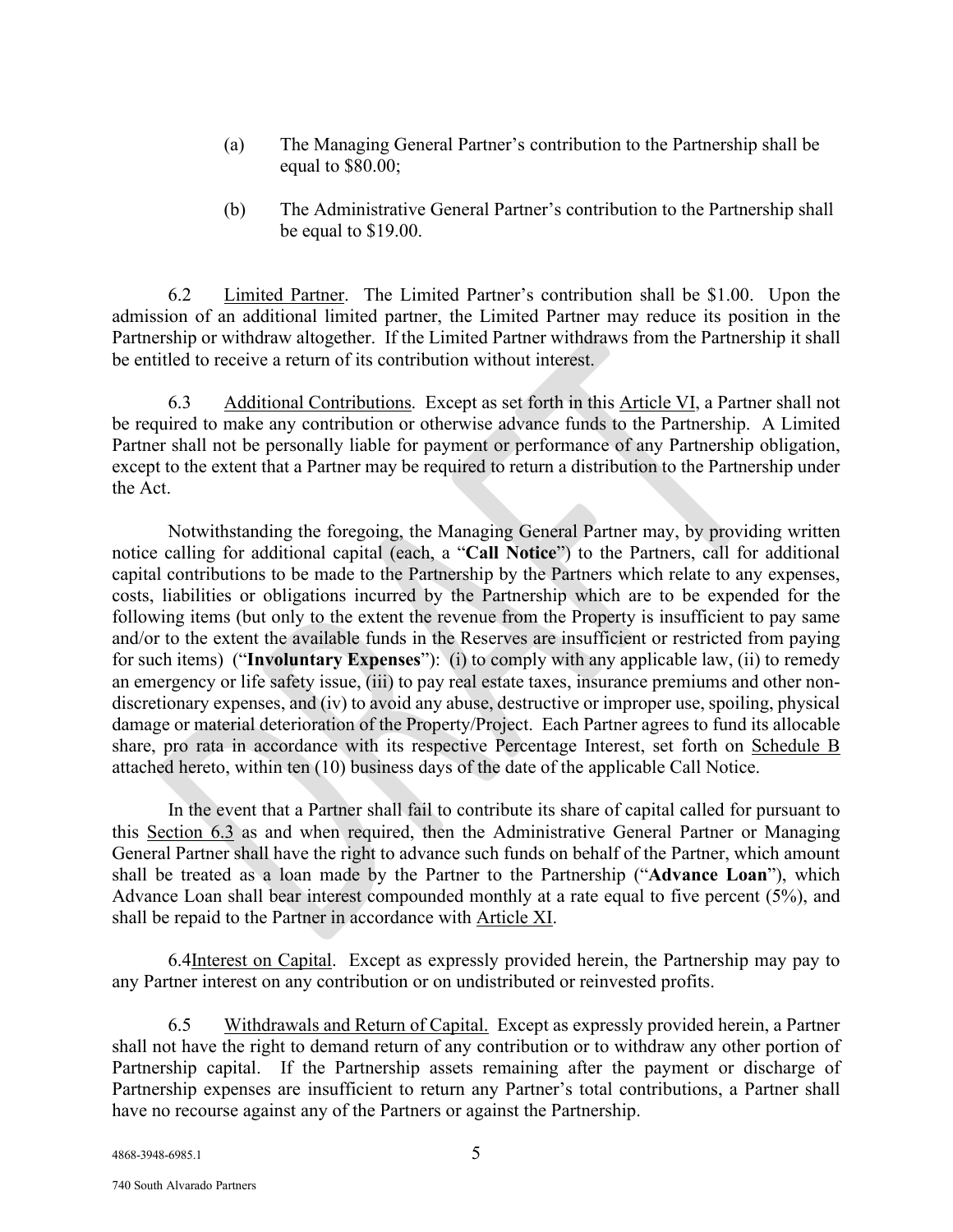#### **ARTICLE VII ALLOCATIONS OF PROFITS AND LOSSES**

Profits and losses for any year shall be allocated to the Partners in accordance with their respective Percentage Interest.

## **ARTICLE VIII DUTIES, RIGHTS AND OBLIGATIONS OF THE GENERAL PARTNERS**

#### 8.1 Management of the Partnership.

(a) Except as otherwise set forth in this Agreement, the General Partners, individually and/or collectively as provided in this Agreement and, within the authority granted to each General Partner under this Agreement, shall have full, complete and exclusive discretion to manage and control the business of the Partnership for the purposes stated in Article II, shall make all decisions affecting the business of the Partnership and shall manage and control the affairs of the Partnership to the best of each General Partner's ability and each General Partner shall use its best efforts to carry out the purpose of the Partnership. In so doing, each General Partner shall take all actions necessary or appropriate to protect the interests of the Partnership. Each General Partner shall devote such time as is necessary to the affairs of the Partnership.

(b) In furtherance and not in limitation of the foregoing provisions, both General Partners are specifically authorized and empowered to execute and deliver, on behalf of the Partnership, the following documents: all documents relating to the acquisition of the Project, the Loan Documents, and all Basic Documents, and to execute any and all other instruments and documents, and amendments thereto, as shall be required in connection with the Loan, including, but not limited to, executing any mortgage, note, contract, building loan agreement, bank resolution and signature card, release, discharge, or any other document or instrument in any way related thereto or necessary or appropriate in connection therewith. All documents executed on behalf of the Partnership must be jointly executed by the Administrative General Partner and the Managing General Partner unless such authority to bind the Partnership is otherwise delegated by this Agreement to either the Administrative General Partner or to the Managing General Partner acting individually. All decisions made for and on behalf of the Partnership by the General Partners shall be binding upon the Partnership. No Person dealing with a General Partner shall be required to determine its authority to make any undertaking on behalf of the Partnership, nor to determine any facts or circumstances bearing upon the existence of such authority. Notwithstanding the foregoing, neither General Partner shall have the authority to make any decisions affecting the obligations of the other General Partner or the Limited Partner under this Agreement. To that end and notwithstanding anything in this Agreement to the contrary, neither General Partner shall have the right to unilaterally consent to or approve any matter which could reasonably increase the likelihood that any guarantee of a General Partner or of its affiliates if one is provided or the Guaranty by the Managing General Partner, could be called upon.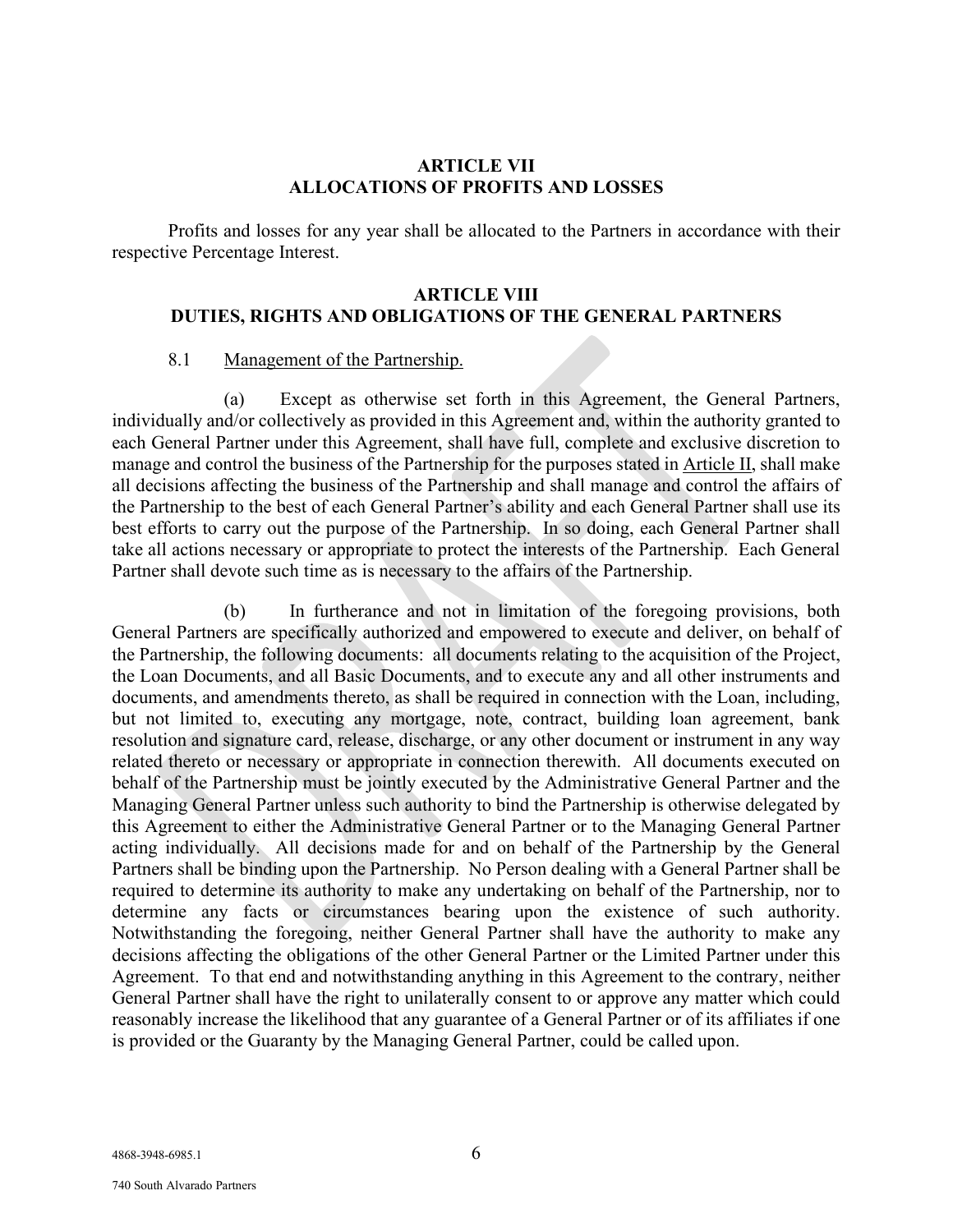8.2 Duties and Rights of the General Partners. Without limiting the generality of the foregoing, the General Partners shall have the right, subject to the limitations on General Partners' actions contained herein, to do each of the following:

(a) Acquire, hold, sell, lease, exchange or convey real and personal property or any interest therein on the Partnership's behalf upon such terms as it deems advisable;

(b) To rehabilitate the Project in accordance with the Budget, plans approved by the General Partners, the applicable construction contract, and all other requirements;

(c) Enter into all documents relating to Loans and each of them, to otherwise borrow money on the Partnership's behalf, and to mortgage or otherwise encumber Partnership property upon such terms as it may deem necessary or advisable;

(d) Repay in whole or in part, refinance, increase, modify or extend any agreement, note, lease, mortgage, deed of trust or other obligation affecting Partnership property;

(e) Subject to the terms of this Agreement, delegate duties to and employ from time to time, at the Partnership's expense, any Persons necessary or advisable for the management and operation of the Partnership's business, including property managers, on-site personnel, insurance brokers, leasing agents, real estate consultants, accountants, attorneys, architects and engineers, on terms and for compensation as are reasonable and customary for similar services

(f) Pay all expenses and liabilities of the Partnership and fund all Reserves;

(g) Negotiate, enter into and execute notes, Loans, deeds, deeds of trust, contracts, leases, assignments and other instruments and to take any other actions necessary or desirable on the Partnership's behalf, in connection with any of the rights of Managing General Partner set forth in this Section 8.2:

(h) Enter into, execute and deliver on the Partnership's behalf the Project documents and any other agreements or documents relating to the Project required by any legal or governmental authority, lender or investor;

(i) Initiate legal actions, settle legal actions and defend legal actions on behalf of the Partnership;

(j) Make any and all elections for federal, state and local tax purposes;

(k) Obtain and maintain insurance to protect the Partnership and the Project;

(l) Take all actions necessary to obtain and maintain the Property Tax Exemption (as defined below);

(m) Inspect the Project to determine if it is being properly maintained and that necessary repairs are being made; if repairs are needed, authorize such repairs;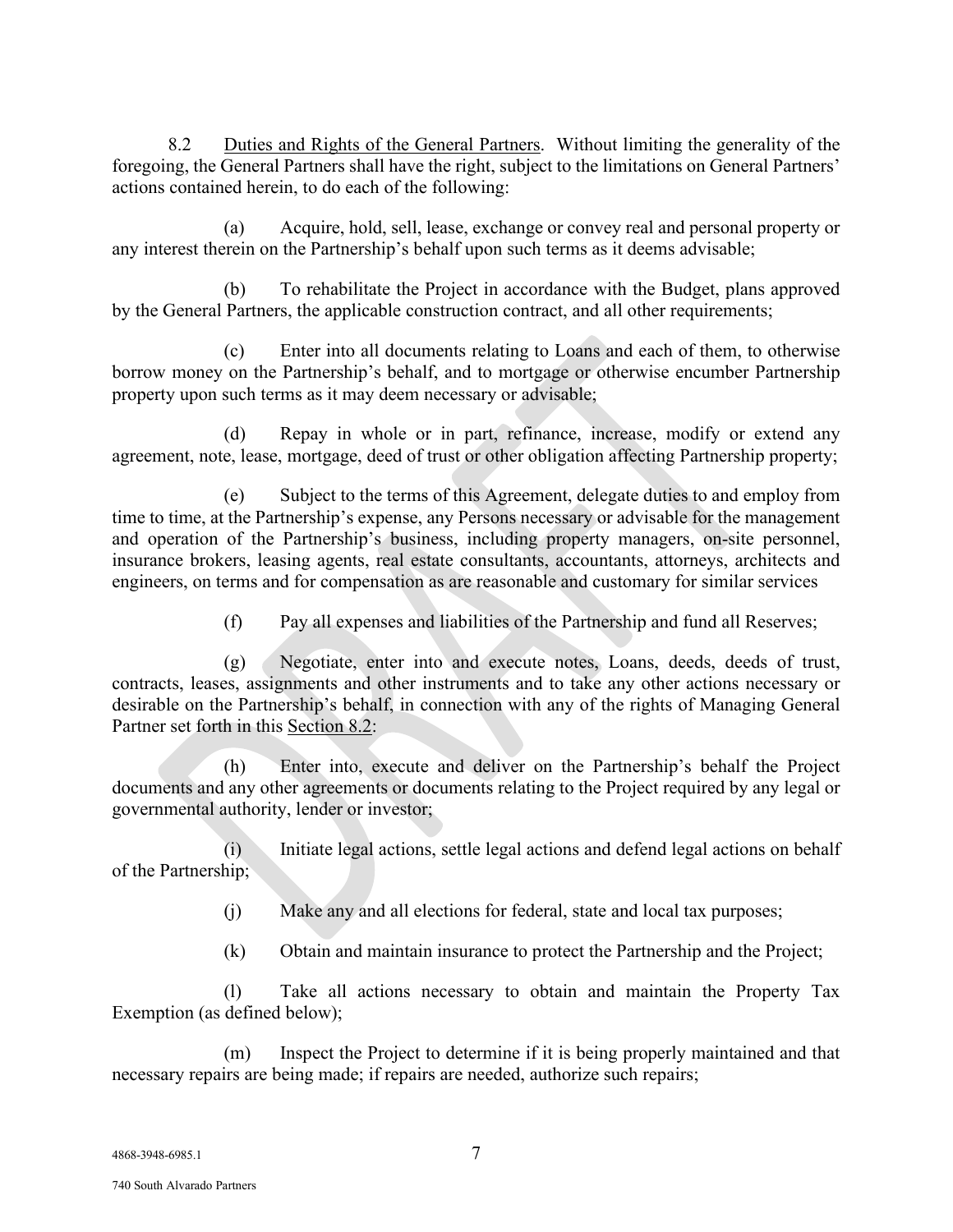(n) Prepare or cause to be prepared all reports of operations that the Partnership is to furnish to any lender or investor or any authority;

(o) Loan a Partnership Loan to the Partnership; and

(p) Take any other action incidental to any of the foregoing or consistent with the purposes of the Partnership.

8.3 Control by the Managing General Partner.

(a) The Managing General Partner shall be the managing general partner of the Partnership. The Managing General Partner shall provide regular, continuous and substantial services to the Partnership and shall materially participate (within the meaning of Section 42(h) of the Internal Revenue Code (the "**Code**")) in the development of the Project and operations of the Partnership. The Managing General Partner shall use its best efforts to carry out the purposes, business and objectives of the Partnership. The General Partners shall devote to Partnership business such time and effort as may be reasonably necessary to achieve the Partnership's purpose. Subject to the applicable rights of any Limited Partners and the Administrative General Partner specified elsewhere in this Agreement, and the other limitations on Managing General Partner's actions contained herein, (i) the Managing General Partner shall manage the day-to-day operations and the business and affairs of the Partnership; (ii) each General Partner shall devote to the Partnership such time as may be necessary for the proper performance of its duties; (iii) each General Partner, in the proper and reasonable exercise of its management authority, may delegate all or any of its powers, rights, and obligations hereunder and may appoint, employ, contract or otherwise deal with any person for the transaction of business of the Partnership, which person may, under the supervision of the delegating General Partner, perform any acts or services for the Partnership as such General Partner may approve, except in no event shall a General Partner delegate its management responsibilities hereunder to any Person who is not a General Partner, nor shall any delegation relieve such General Partner of its obligations under this Agreement; and (iv) the General Partners shall promptly take all action that may be necessary or appropriate for the proper construction, rehabilitation, maintenance and operation of the Project in accordance with the provisions of this Agreement. The General Partners shall have all rights, powers and authority conferred by law, or necessary, or advisable, and consistent with accomplishing the Partnership's purpose and are hereby authorized to execute and deliver in the name and on behalf of the Partnership all such documents and papers (including any required by any lender or authority) as the General Partners deem necessary or desirable in carrying out such duties hereunder, subject to the provisions of this Agreement. In the event this Agreement provides for an action on the part of the General Partners requiring a vote of the majority in interest of the General Partners to effect such action, the General Partners shall each have the right to vote in accordance with their respective Percentage Interests provided, however, that any decisions by the General Partners under the provisions of <u>Section 8.2(b)-(d</u>) hereof that affect the Project's eligibility for the Property Tax Exemption shall not be made without the consent of the Managing General Partner in its reasonable discretion.

(b) The Managing General Partner shall ensure that the Property is being used for and meets all of the requirements applicable to the real property tax exemption ("**Property Tax Exemption**") provided for under Section 214(g) of the California Revenue and Taxation Code ("**Section 214(g)**"), as amended, and as further defined by BOE Property Tax Rule 140 (and any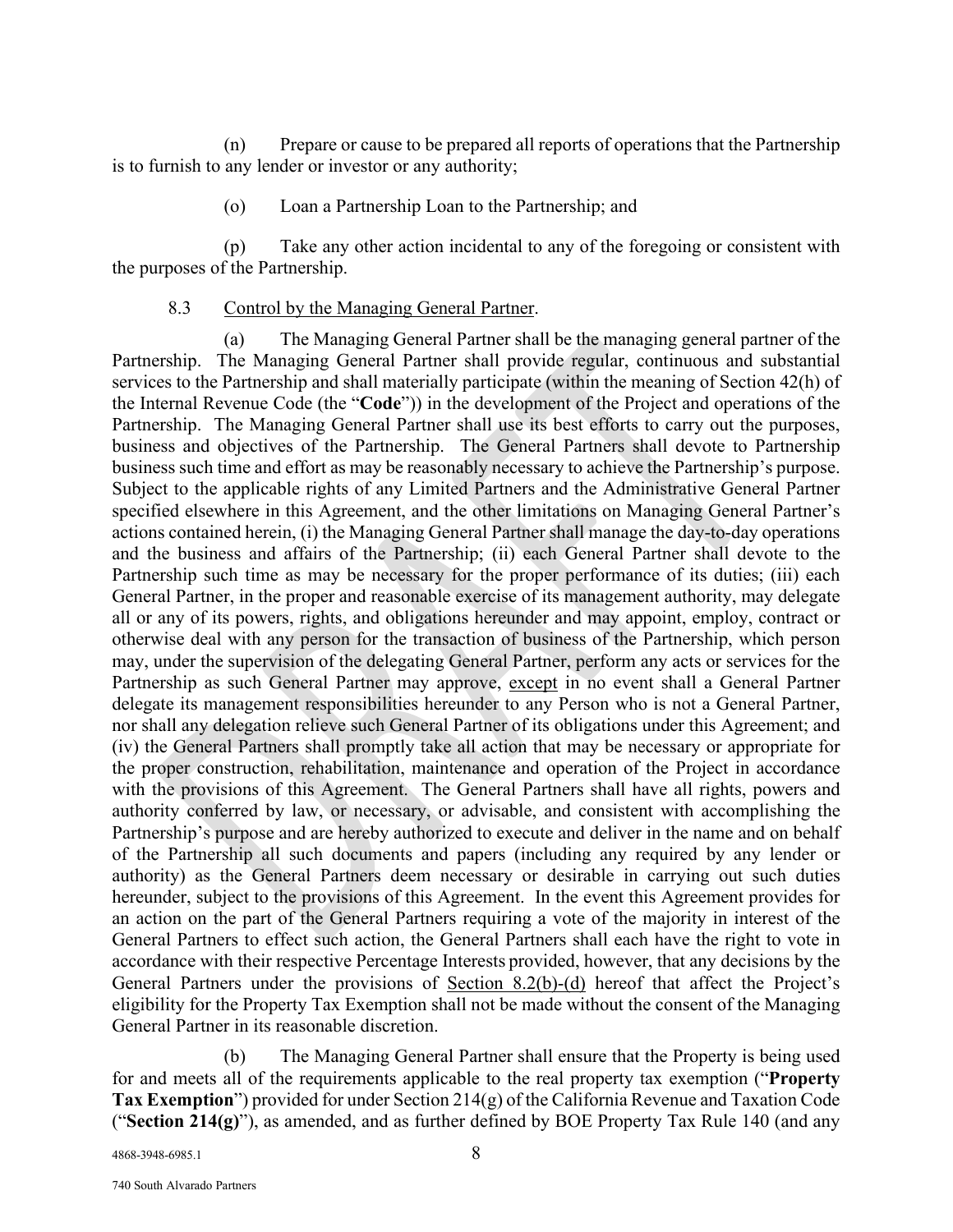additional requirements of the California Board of Equalization ("**BOE**")), and submit annual certifications to the County Assessor for Los Angeles County of same. Any savings to the Partnership and Partnership's property attributable to the Property Tax Exemption shall be used to maintain the affordability of, or reduce rents otherwise necessary for, the units occupied by lower income individuals or otherwise be passed on to the occupants / tenants at the Project in accordance with all applicable provisions of Section 214 of the R&T Code, as amended. In addition, the Managing General Partner represents, warrants and covenants that (i) the Managing General Partner has obtained, or will timely obtain, an Organizational Clearance Certificate (the "**OCC**") from the BOE, and (ii) it shall maintain the OCC for so long as the Managing General Partner remains the Managing General Partner and the Partnership owns the Project or any interest therein.

(c) If the Partnership decides to utilize tax credits for a future rehabilitation or new construction project related to the Property, the Managing General Partner shall interface with the California Tax Credit Allocation Committee ("**TCAC**") and shall supervise all activities with TCAC reasonably necessary to enjoyment of the low income housing tax credits for the Project.

(d) Managing General Partner shall effect and supervise the compliance of the Partnership and the Project with all legal requirements including, without limitation, Sections 4(b) and 5 of the Article XIII of the Constitution of the State of California and Sections 214, 254 and 259.5 of the R&T Code, as amended;

(e) Subject to the terms of this Agreement, the Managing General Partner shall undertake the following specific substantial management duties ("**Substantial Management Duties**") on behalf of the Partnership:

(i) rent, maintain, and repair the Project or, if such duties are delegated to the Manager, participate in the hiring and overseeing of the Manager;

(ii) participate in hiring and overseeing the work of all persons necessary to provide services to the Partnership for the management and operation of the Partnership business including the service provider, auditors, attorneys, and other professionals rendering services to the Partnership;

(iii) execute and deliver all Partnership documents on behalf of the Partnership;

(iv) execute and enforce all contracts executed by the Partnership;

(v) prepare or cause to be prepared all reports to be provided to the Partners or lenders (including the Lender) consistent with the requirements of this Agreement;

(vi) coordinate all present and future development, construction or rehabilitation, as applicable, of the Project;

(vii) monitor compliance with all government regulations and file or supervise the filing of all required documents with governmental entities;

(viii) ensure that charitable services or benefits, such as vocational training, education programs, childcare and after-school programs, cultural activities, family counseling, transportation, meals, and linkages to health and/or social services are provided or information regarding charitable services or benefits are made available to the low-income housing tenants of the Project.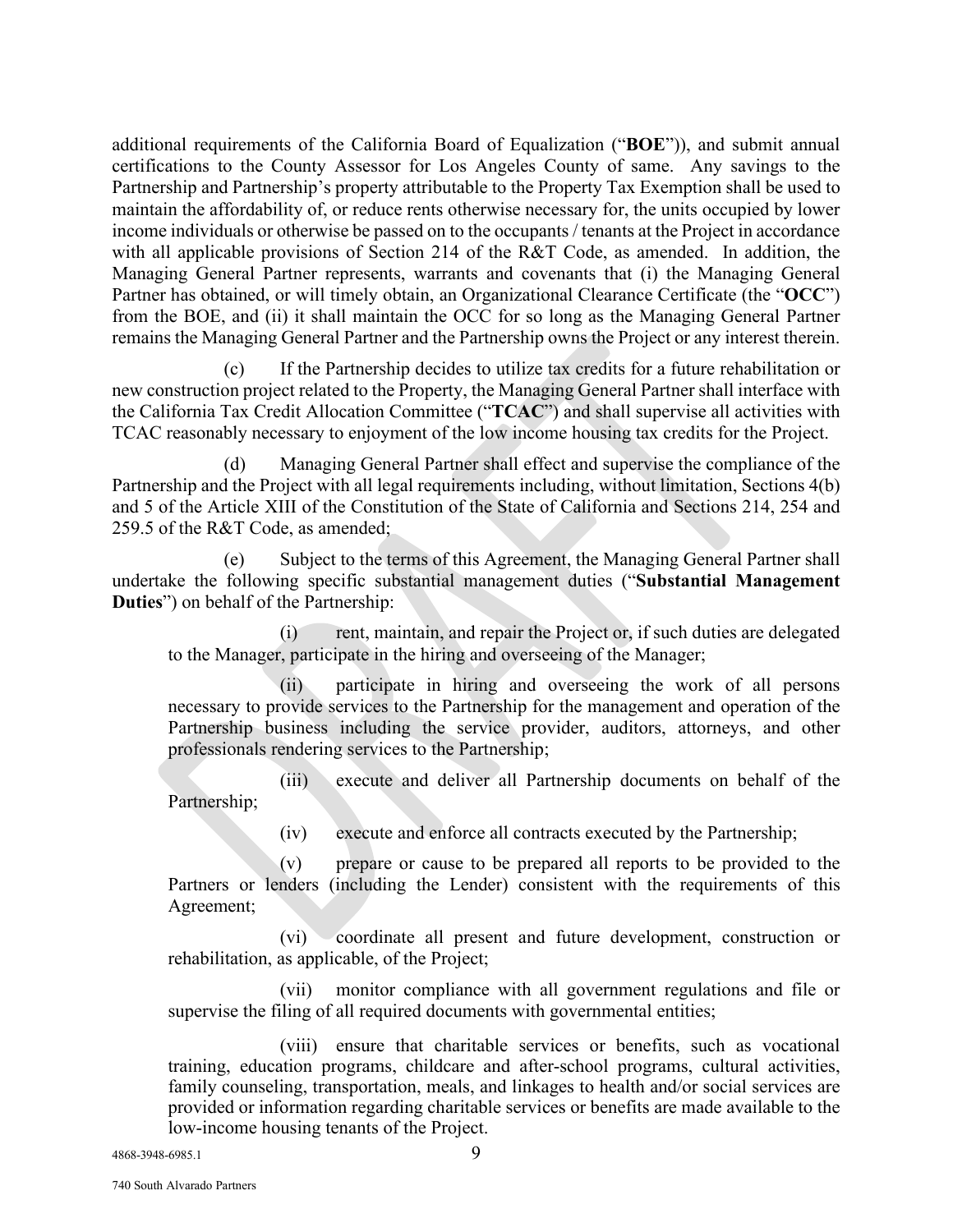(f) The Managing General Partner shall annually conduct a physical inspection of the Project to ensure that the Project is being used as a low income housing project meeting the requirements applicable to Federal Credits and meeting all the requirements of the BOE and California property tax rules.

(g) The Managing General Partner will maintain records and documents evidencing the duties performed by the Managing General Partner ("**Management Documents**"). Such records and documents will include:

- (i) accounting books and records;
- (ii) tax returns;
- (iii) budgets and financial reports;
- (iv) reports required by lenders;
- (v) documents related to the construction of the Project;
- (vi) legal documents such as contracts, deeds, notes, leases and deeds of trust;
- (vii) documents related to complying with government regulations and filings;
- (viii) documents related to property inspections;
- $(ix)$  documents related to charitable services or benefits provided or the information provided regarding such services or benefits;
- (x) reports prepared for the Partners;
- (xi) bank account records;
- (xii) audited annual financial statement of the Partnership; and
- (xiii) the Management Agreement.

To the extent that any such Management Documents are not within the control or possession of the Managing General Partner, the other General Partner and Limited Partner agree to provide or cause to be provided copies of such documents to the Managing General Partner upon written request from the Managing General Partner (to the extent such Management Documents are within the possession or control of such Partners). The General Partners and Limited Partner shall have the right upon two (2) business days' notice, during reasonable business hours, to inspect all records and documents maintained by the Managing General Partner.

(h) Notwithstanding anything contained in the Agreement to the contrary, the Managing General Partner may delegate its Substantial Management Duties to the Administrative General Partner who, under its supervision, shall perform such duties for the Partnership and provided that such delegation does not excuse the Managing General Partner from overseeing and supervising on an ongoing basis the activities delegated. If the Managing General Partner elects to delegate one or more of its Substantial Management Duties, then the Managing General Partner shall maintain appropriate records to demonstrate that it is actually supervising the performance of the delegated duties. The Administrative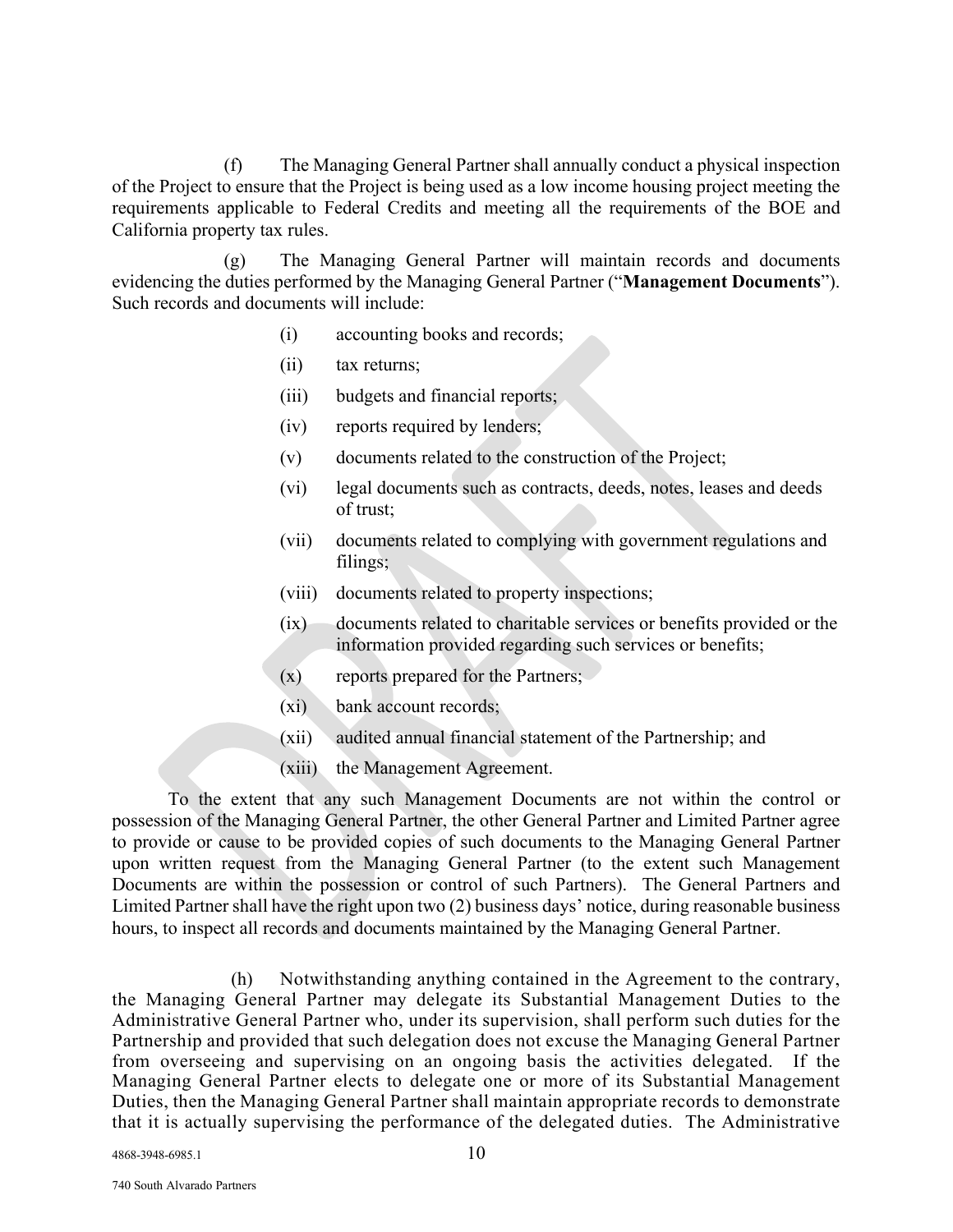General Partner shall indemnify, defend and hold harmless the Managing General Partner and its directors, agents, employees and contractors (collectively, the "**Indemnitees**") from and against, and, upon demand, reimburse the Indemnitees from, all claims, demands, liabilities, losses, damages, judgments, penalties, costs and expenses, including, without limitation, reasonable attorneys' fees and disbursements, which may be imposed upon, asserted against or incurred or paid by the Indemnitees by reason of the Administrative General Partner's gross negligence, willful misconduct, or breach of this Agreement related to its performance or lack of performance of the delegated Substantial Management Duties. Notwithstanding the foregoing, the Administrative General Partner shall have no liability for actions hereunder if the Administrative General Partner reasonably believes in good faith that such actions are within the scope of the authority conferred under this Agreement and such action (or failure to act) does not constitute negligence, willful misconduct, malfeasance, a breach of the Administrative General Partner's fiduciary duty to the Managing General Partner, a breach of this Agreement, or a violation of state or federal securities laws. Excluding any authority delegated by Managing General Partner to Administrative General Partner, Managing General Partner may only delegate its powers, rights and obligations hereunder to the Administrative General Partner or to another entity so long as it continues to be able to fulfill the requirements of California property tax rules for the Property Tax Exemption and all associated BOE requirements. If Managing General Partner delegates some or all or any all or any of its powers, rights and obligations in accordance with the requirements of this Section 8.3, it shall supervise the performance by such entity regarding the acts or services performed for the Partnership, but in no event shall such delegation of duties relieve Managing General Partner of its obligations hereunder, including its fiduciary obligations to the other Partners.

(i) The Managing General Partner shall have the right to vote on any Major Decisions (as hereinafter defined). Notwithstanding anything to the contrary contained in this Agreement, no action with respect to any Major Decision (as hereinafter defined) may be undertaken, unless unanimously consented to in writing by each General Partner (which consent may be granted or withheld in each General Partner's sole and absolute discretion). A General Partner requesting a vote on a Major Decision shall give the other General Partner written notice of any Major Decision and the other General Partner shall provide its approval or disapproval of the Major Decision within fourteen (14) days after receipt of such notice unless an emergency event shall have occurred in which event the General Partner shall provide such notice as is reasonable under the circumstances.

8.4 Limitations on Authority of the General Partners. The General Partners shall not have authority to:

- (a) do any act in contravention of this Agreement or the Act;
- (b) do any act in contravention of the Basic Documents, or any other regulatory agreements applicable to the Property or the Project, or any other documents recorded against the Property;
- (c) file any voluntary petition for the Partnership under the federal Bankruptcy Act, or seek the protection of any other federal or state bankruptcy or insolvency law or debtor relief statute, without a majority vote;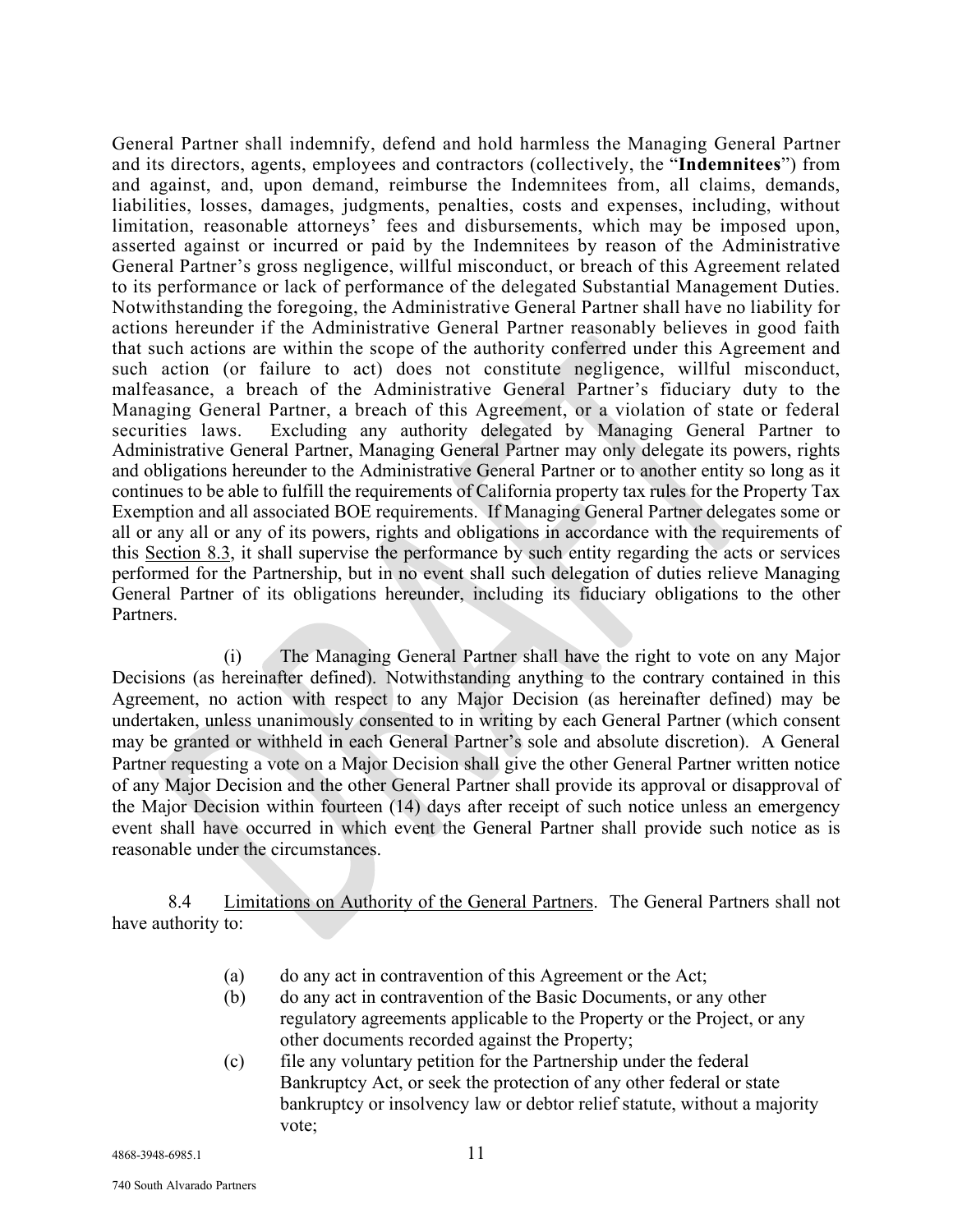- (d) borrow from the Partnership or commingle Partnership funds with funds of any other Person;
- (e) Confess a judgment against the Partnership.
- (f) perform any act in violation of any applicable law or regulation thereunder;
- (g) perform any act in violation of the provision of any Basic Document;
- (h) knowingly rent units in the Project such that the Project would not meet the requirements of the Homekey Documents or the regulations regarding Section 8 Project-Based Vouchers as contained in the Housing Assistance Payments Contract, as applicable; or
- (i) borrow from the Partnership or commingle Partnership funds with funds of any other Person;

8.5 Major Decisions. The following matters shall constitute "**Major Decisions**" requiring approval of both General Partners:

- (a) execute or deliver any general assignment for the benefit of creditors or file a petition or acquiesce in the filing of a petition for Bankruptcy.
- (b) sell or otherwise dispose of, at any time, all or substantially all of the assets of the Partnership;
- (c) amend the terms of any Loan, Loan Document or any other Basic Document or enter into any material agreement or instrument binding on the Partnership, the Property, or the Project, or to permit any party thereunder to waive any provision thereof, to the extent that the effect of such amendment or waiver would be to eliminate, diminish, or defer any obligation or undertaking of the Partnership, the General Partners or their affiliates;
- (d) acquire any real property in addition to the Project other than easements reasonable and necessary for the operation of the Project;
- (e) confess a judgment against the Partnership in excess of \$5,000, or commence or settle, or acquiesce in the commencement or settlement of any legal actions, arbitration, or other like proceedings involving the Partnership or the General Partner (other than lease enforcement and eviction actions in the ordinary course of business);
- (f) admit any Person as a General Partner or withdraw as General Partner;
- (g) do any act in contravention of this Agreement or any other agreement to which the Partnership is a party;
- (h) transfer or hypothecate either General Partner's interest as a General Partner in the Partnership, including its interest in Partnership allocations or distributions, except as otherwise provided in this Agreement;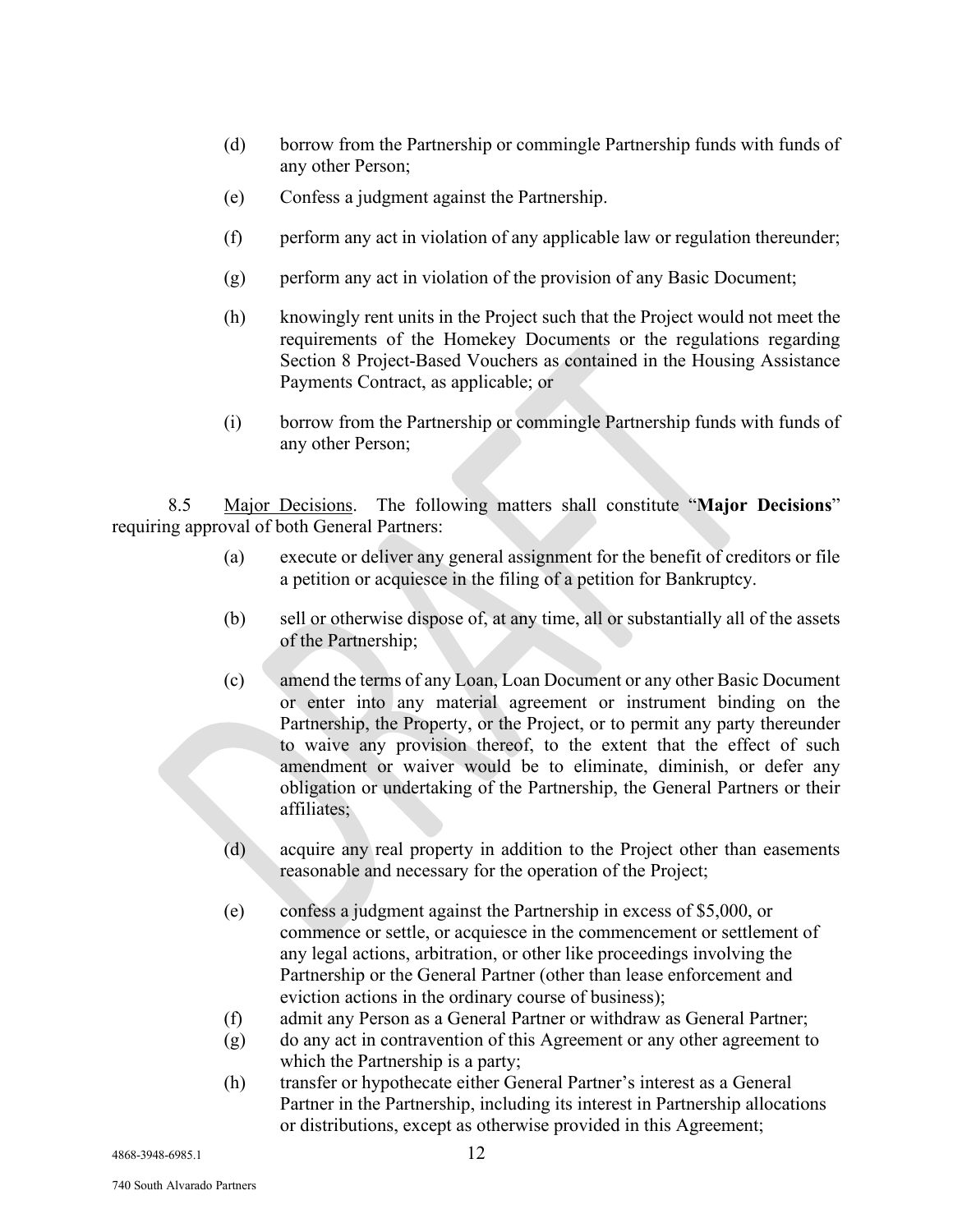- (i) dissolve the Partnership or take any action which would result in dissolution;
- (j) change the nature of the business of the Partnership, or do any act which would make it impossible to carry on the ordinary business of the Partnership;
- $(k)$  file a voluntary petition for bankruptcy of the Partnership;
- (l) possess Partnership property or assign rights in specific property for other than a business purpose of the Partnership;
- (m) take any action which would cause the termination of the Partnership for federal income tax purposes under Code Section 708;
- (n) make, amend or revoke any tax election required of or permitted to be made by the Partnership under the Code or other applicable regulations, including, without limitation, any election under Section 42 (including an election to treat any year other than the year the building is placed-inservice as the first year of the Credit Period (as defined in Code Section 42(f) for the Project) or Section 754 of the Code);
- (o) approve any increase in fees to either of the General Partners or any affiliate of the General Partners;
- (p) enter into any cost-sharing, shared use or reciprocal easement agreements relating to the Project or the Property;
- (q) allow this Agreement to be amended; or
- (r) deposit any Partnership funds in any bank, savings and loan or other financial institution whose accounts are not insured by the Federal Deposit Insurance Corporation.

8.6 Compensation. The total compensation payable to the General Partners for their services as General Partners shall be as determined from time to time by written agreement of the General Partners. The Partnership shall reimburse the General Partners for all reasonable and evidenced out-of-pocket expenses incurred in furtherance of the Partnership's purposes by the General Partners prior to the establishment of the Partnership. Such reimbursement will be incorporated in the initial year's operating budget if there is available cash flow. For its services in performing its duties as managing general partner of the Partnership, the Managing General Partner shall receive a Partnership Management Fee. Finally, both General Partners shall be entitled to receive the Development Management Fee, which shall be split in accordance with the Development Management Fee Percentage.

8.7 General Partners' Obligation to Operate Partnership in Accordance with Homekey Program Requirements. The General Partners shall operate the residential units of the Project in accordance with the terms of the Basic Documents, all applicable statutes, rules and regulations with respect to the Project and Property, all regulatory agreements, restrictive covenants, and any other documents recorded against the Property.

8.8 Reports to Government Agencies. The General Partners shall furnish or cause to be furnished information regarding the Project, Property, and any other Partnership property/assets (a) as required by HCD under the Homekey Program and Homekey Documents or otherwise reasonably requested from time to time by other government agencies that provide financing to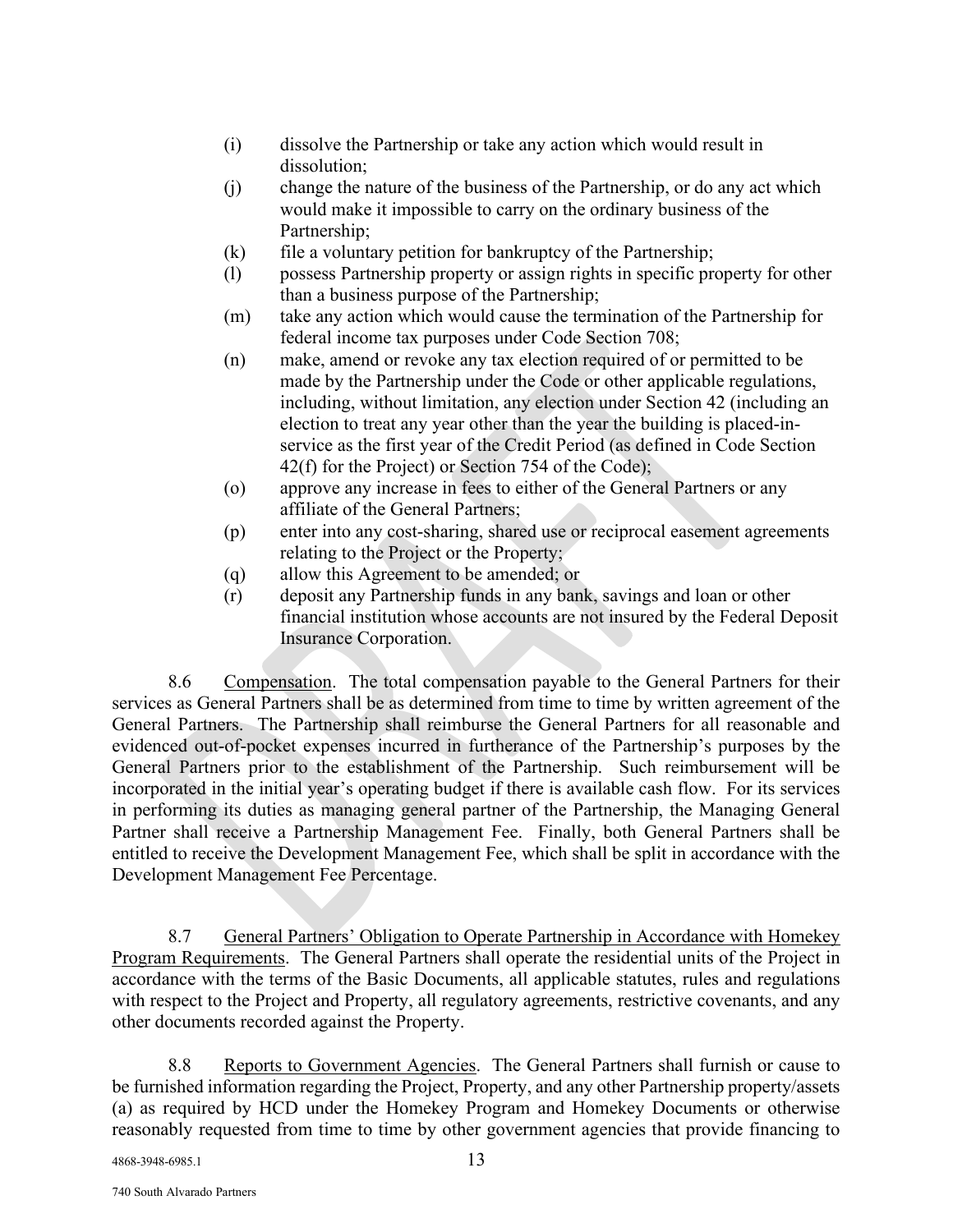the Partnership or the General Partners in connection with the Project or the Property, and (b) as required under any other Basic Documents.

8.9 Delegation of Authority by Managing General Partner. The Managing General Partner may delegate all or any of its powers, rights and obligations hereunder, and may appoint, employ, contract or otherwise deal with any Person for the transaction of the business of the Partnership, which Person may, under supervision of Managing General Partner, perform any acts or services for the Partnership, but in no event shall such delegation of duties relieve the Managing General Partner of its obligations hereunder, including its fiduciary obligations to the other Partners.

8.10 General Partner or Affiliates Dealing with Partnership. Each General Partner or any affiliates thereof shall have the right to contract or otherwise deal with the Partnership for the sale of goods or services to the Partnership in addition to those set forth herein, if (a) compensation paid or promised for such goods or services is reasonable (i.e., at fair market value) and is paid only for goods or services actually furnished to the Partnership, (b) the goods or services to be furnished shall be reasonable for and necessary to the Partnership, (c) the fees, terms and conditions of such transaction are at least as favorable to the Partnership as would be obtainable in an arm's-length transaction, and (d) no agent, attorney, accountant or other independent consultant or contractor who also is employed on a full-time basis by such General Partner or any affiliate shall be compensated by the Partnership for its services. Any contract covering such transactions shall be in writing and shall be terminable without penalty on sixty (60) days' notice. Neither of the General Partners nor any affiliate shall, by the making of lump sum payments to any other Person for disbursement by such other Person, circumvent the provisions of this Section 8.10.

8.11 Other Activities. Any Partner (or its affiliates) may engage in or possess interests in other business ventures of every kind and description for their own account, including, without limitation, serving as general partner of other companies which own, either directly or through interests in other companies, government assisted housing developments similar to the Project. Neither the Partnership nor any of the Partners shall have any rights by virtue of this Agreement in or to such other business ventures or to the income or profits derived therefrom.

8.12 Liability for Acts and Omissions. Neither General Partner or affiliate thereof shall be liable, responsible or accountable in damages or otherwise to the Partners for any act or omission performed or omitted by it in good faith on behalf of the Partnership and in a manner reasonably believed by it to be within the scope of the authority granted to it by this Agreement and in the best interest of the Partnership, provided that the protection afforded to a General Partner pursuant to this Section 8.12 shall not apply in the case of negligence, misconduct, fraud or any breach of fiduciary duty by such General Partner or its respective officers, directors, agents or employees with respect to such acts or omissions. Any loss or damage incurred by a General Partner or affiliate thereof by reason of any act or omission performed or omitted by such General Partner or any of them in good faith on behalf of the Partnership and in a manner reasonably believed by it to be within the scope of the authority granted by this Agreement and in the best interests of the Partnership (but not, in any event, any loss or damage incurred by such General Partner or affiliate thereof by reason of its negligence, misconduct or fraud, or its breach of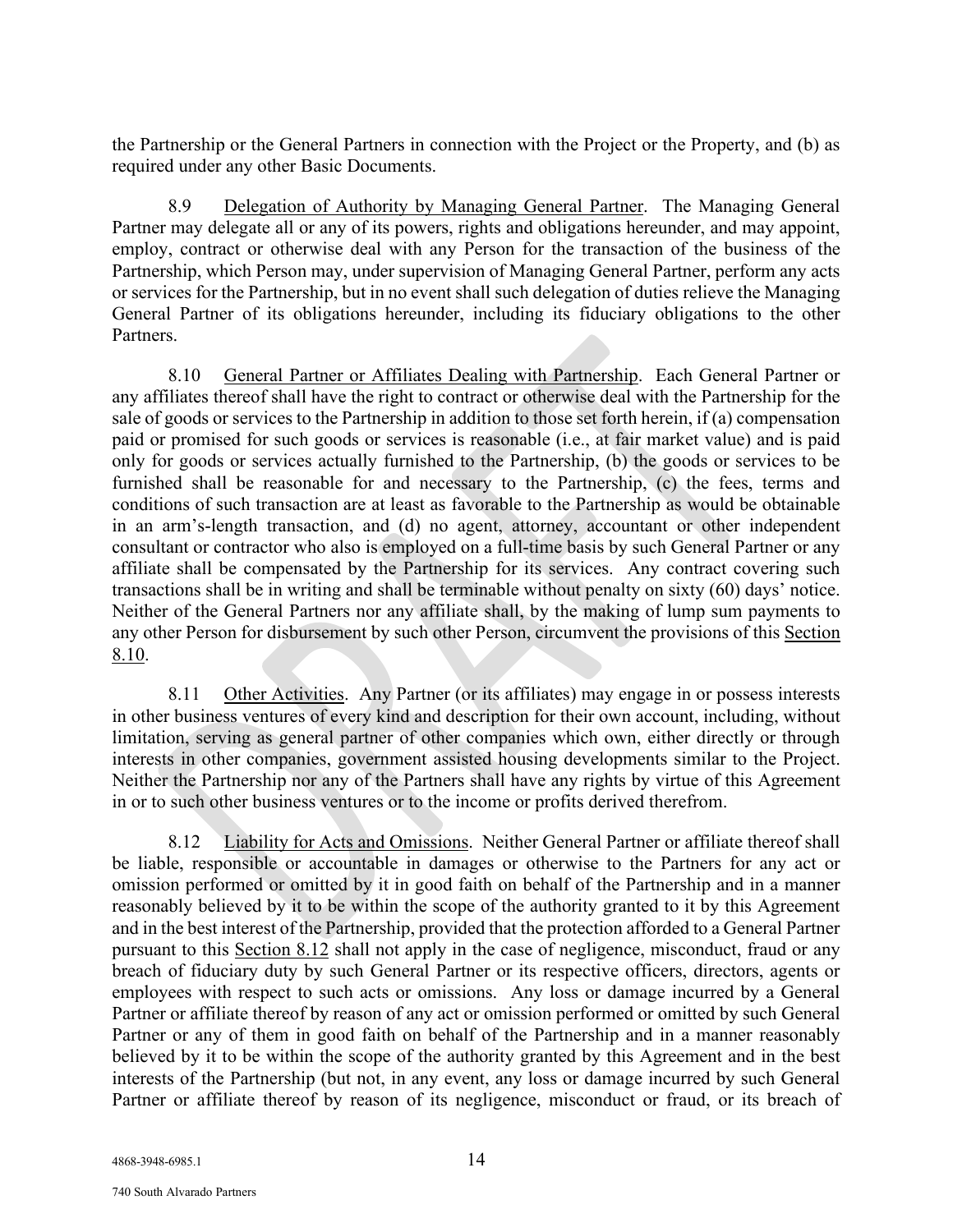fiduciary duty with respect to such acts or omissions) shall be paid from Partnership assets to the extent available.

8.13 Partner Transaction Costs; Reimbursement. Within ten (10) days of the later of receiving the filed Certificate of Limited Partnership back from the California Secretary of State or the execution of this Agreement, the Managing General Partner shall reimburse the Limited Partner for all Partner Transaction Costs incurred by the Limited Partner up to the date of such filing, including but not limited to any security deposits paid in connection with the Purchase Agreement and all third party expenses incurred in connection with Limited Partner's due diligence investigations concerning the Property (collectively, "**Pre-Execution Partner Transaction Costs**"). In order to be reimbursable, all Pre-Execution Partner Transaction Costs must be accompanied by an accounting for and substantiation of each Pre-Execution Partner Transaction Cost, including all contracts, invoices, receipts, and reports. Any work product created or services provided in connection with the Pre-Execution Partner Transaction Costs are hereby assigned, granted, conveyed, and transferred to the Managing General Partner. From and after the date of filing of the Certificate of Limited Partnership, all further Partner Transaction Costs in connection with the Property shall be borne by the Managing General Partner, and such costs shall be reimbursed to the Managing General Partner upon closing of the permanent loan for the Property.

## **ARTICLE IX REMOVAL OF A PARTNER; WITHDRAWAL**

9.1 Guarantees. The Managing General Partner shall serve as the guarantor / indemnitor pursuant to a guaranty agreement or indemnity agreement in favor of any Lender (to the extent such Lender requires such guaranty), in form and substance acceptable to the Managing General Partner in its sole discretion ("Guaranty").

9.2 Approval. The Limited Partner shall not participate in the control of the Partnership's business. The Limited Partner shall not have the right to vote on any matters except as provided below or as specifically provided in the Act.9.3Limitation on Liability of Limited Partners. The liability of the Limited Partner is limited to each of its Capital Contributions as and when payable under the provisions of this Agreement, and as provided under the Act. The Limited Partner shall not have any other liability to contribute money to, or in respect of the liabilities or obligations of, the Partnership, nor shall the Limited Partner be personally liable for any obligations of the Partnership.

# 9.4 Removal of a General Partner.

(a) The Partners (the "**Non-defaulting Partners**") may remove a General Partner (the "**Defaulting General Partner**") for fraud, gross negligence, any act or failure to act on the part of the Defaulting General Partner that may constitute or result in an event of default under a Loan, or any other material misconduct that has a substantial adverse financial effect upon the Partnership and/or the Partners.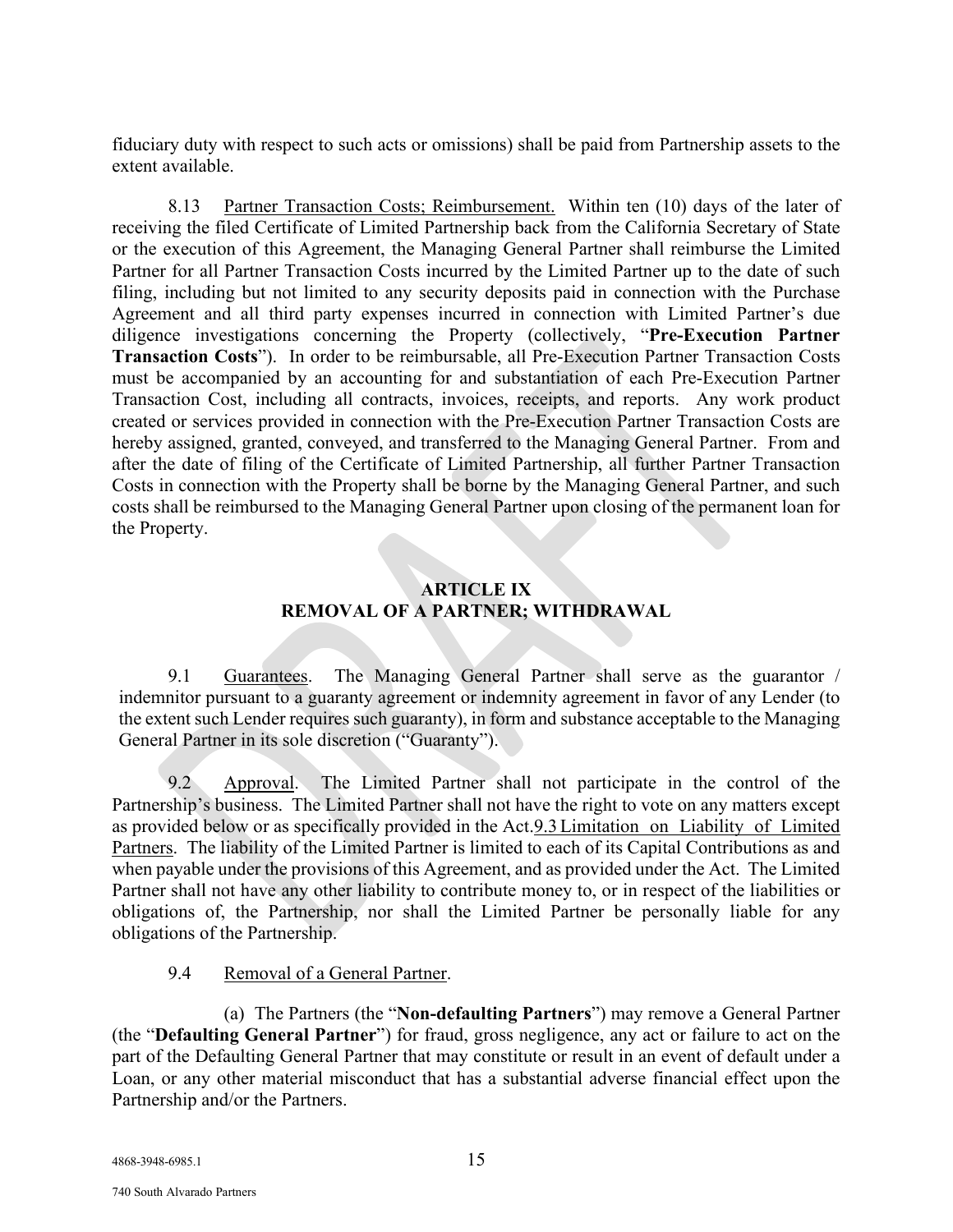(b) In the event the Non-defaulting Partner decides to remove the Defaulting General Partner pursuant to this Section 9.4, the Non-defaulting Partner shall notify the Defaulting General Partner in writing, within five days after such decision, of the default that is the cause for the removal of the Defaulting General Partner. The Defaulting General Partner shall have 60 days from the receipt of the notice to cure the default; provided, however, that if a default, other than a monetary default, cannot be reasonably cured within 60 days, it shall be sufficient if the Defaulting General Partner commences the cure within 60 days and proceeds to cure the default within a reasonable period of time thereafter, not to exceed 90 days. If the Defaulting General Partner fails to cure within the specified time-period, the Non-defaulting Partner shall notify the Defaulting General Partner of the effective date of its removal promptly after the cure period has expired.

9.5 Withdrawal of a Partner. Except as otherwise provided herein, no General Partner shall have the right to withdraw or retire voluntarily from the Partnership or sell, assign or encumber its respective interest in the Partnership without the consent of the other Partners unless such sale, assignment or encumbrance is assigned to an instrumentality of the applicable General Partner.

9.6 Transfer or Sale of General Partner's Interest. In the event a General Partner seeks to transfer, assign, or sell all or any part of its interest in the Partnership other than as provided in Section 9.5 above, the other General Partner shall have the right of first refusal to acquire such interest (or portion thereof). If a General Partner receives an offer from a third party seeking any sale, conveyance, assignment or transfer, whether in whole or in part, of any interest in the Partnership ("Offer"), such General Partner shall immediately furnish the other General Partner with a copy of the Offer. The other General Partner shall have the right within ninety (90) days after it receives such copy to match the financial terms of the Offer and agree in writing to match such terms of the Offer. Such writing shall be in the form of a contract substantially similar to the Offer. If the other General Partner chooses not to exercise this right or fails to provide written notice to the offering General Partner within the ninety (90) day period, such General Partner may sell, convey, assign or transfer such interest in the Partnership pursuant to the Offer, subject to the terms of this Agreement. If a General Partner attempts to sell, convey, assign or transfer its interest in the Partnership without complying with this Section, the sale, conveyance, assignment or transfer shall be void.

## **ARTICLE X ACCOUNTING**

10.1 Books of Account to be Kept. The Managing General Partner shall keep or cause to be kept complete and accurate books of account and records with respect to the Partnership's business. The books of the Partnership shall at all times be maintained by the Managing General Partner.

10.2 Method of Accounting. All accounts of the Partnership shall be kept on an accrual basis. The Partnership's books of account shall be kept in accordance with GAAP, or such other method of accounting determined by the Managing General Partner. The Partnership's independent auditor, if any, shall be an independent public accounting firm selected by the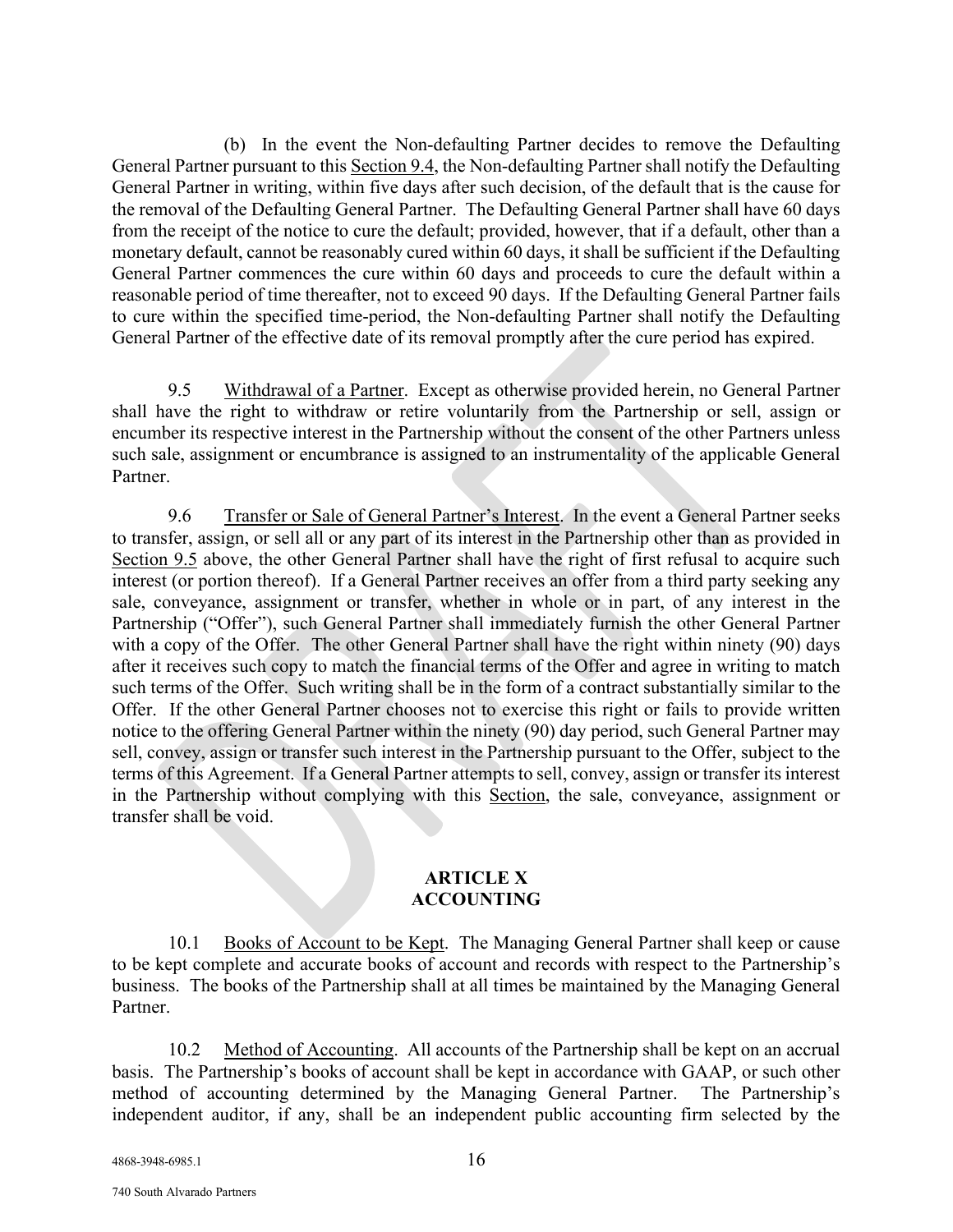Managing General Partner. All matters of accounting for which there is no provision in this Agreement are to be governed by generally accepted methods of accounting.

10.3 Fiscal Year Basis. The profits and losses of the Partnership and its books of account shall be maintained on a fiscal year basis ending on December 31 of each year.

10.4 Place Where Books to be Kept; Inspection. The Partnership books of account shall be kept at the principal place of business of the Partnership and shall be open for inspection by any Partner at all reasonable times.

10.5 Accounts. All funds of the Partnership not otherwise invested shall be deposited in one or more accounts maintained in such banking institutions as the Managing General Partner shall determine, and withdrawals shall be made only in the regular course of Partnership business on such signature or signatures as the Managing General Partner may, from time to time, determine. No funds of the Partnership shall be deposited in any financial institution in which any Partner is an officer, director or holder of any proprietary interest.

10.6 Tax Matters; Reports. The Managing General Partner shall be the initial "partnership representative" within the meaning of Section 6223(a) of the Code (the "Tax Matters Partner"). The Tax Matters Partner may cause the Partnership to make all elections required or permitted to be made by the Partnership under the Code. In the event that the Partnership shall be the subject of an audit by any federal, state or local taxing authority, including administrative settlement and judicial review, the Tax Matters Partner shall be authorized to act for, and its decision shall be final and binding upon, the Partnership and each General Partner thereof so long as the Managing General Partner acts in good faith. The Tax Matters Partner shall not have the authority to approve the settlement or compromise of all audit matters affecting the Partnership without the Managing General Partner's prior consent. The Tax Matters Partner shall notify the other General Partner of any administrative proceeding with respect to the Partnership. The Managing General Partner shall, after the end of each fiscal year, promptly prepare such tax information as may be reasonably necessary to enable the Partners to prepare their federal, state and local income tax returns relating to such fiscal year.

## **ARTICLE XI DISTRIBUTIONS**

# 11.1 Distributions of Net Cash Flow.

(a) Net Cash Flow of the Partnership shall be applied and/or distributed to the Partners in the following order of priority:

(i) First, to fund each of the Reserves until the Reserve Sufficiency Amount has been met;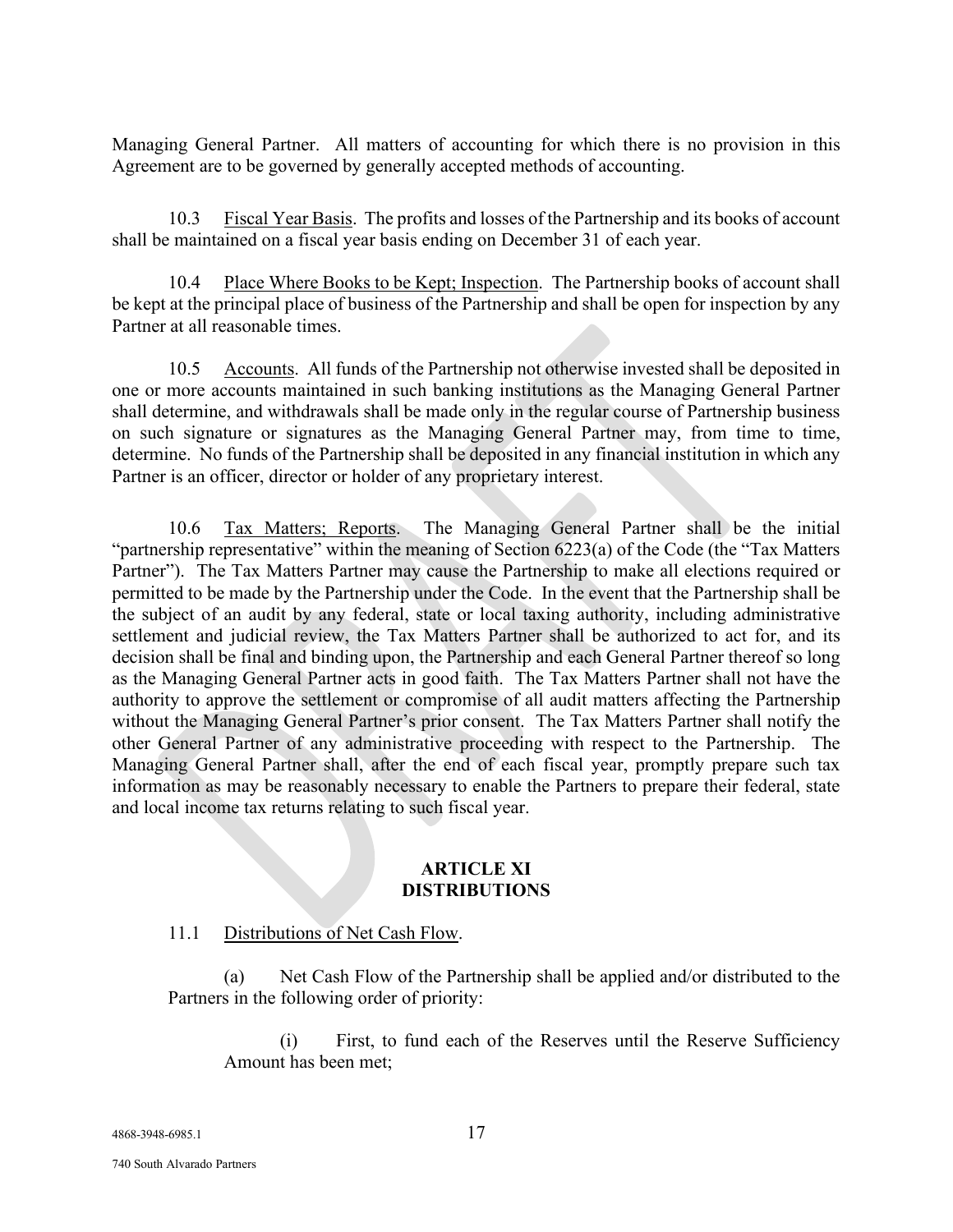(ii) Second, to the repayment of any Partnership Loan together with outstanding interests thereon;

(iii) Third, to any deferred Partnership Management Fee together with outstanding interests thereon;

(iv) Fourth, to the Partners *pari passu* in accordance with their respective Percentage Interest.

(b) The Partnership shall distribute Net Cash Flow at the times and in the aggregate amounts determined by the General Partners, but distributions shall be made not more frequently than annually at the Managing General Partner's discretion no sooner than completion of all audits and accounting for such year, and shall be made in the manner provided in Section 11.1(a).

(c) The proceeds resulting from the liquidation and winding up of the Partnership's business and assets shall be made in accordance with Section 11.3 below.

# 11.2 Distributions Upon the First Capital Transaction.

(a) The net proceeds resulting from the First Capital Transaction shall be distributed and applied in the following order of priority:

(i) First, to the Managing General Partner, the Assignment Fee;

(ii) Second, to the repayment of any Advance Loan together with outstanding interest thereon made by a General Partner to the Partnership;

(iii) Third, to fund each of the Reserves until the Reserve Sufficiency Amount has been met, although unless required by a Lender, the Partnership will give itself two years to fund full Reserves;

(iv) Fourth, to the payment of the initial Development Management Fee due to the General Partners in accordance with the Development Management Fee Percentage;

(v) Fifth, the balance of such remaining sum, to the General Partners pari passu in accordance with their respective Percentage Interest.

### 11.3 Distributions Upon a Capital Transaction.

(a) The net proceeds resulting from any Capital Transaction shall be distributed and applied in the following order of priority:

(i) First, to the payment of any current and/or deferred Partnership Management Fees to the Managing General Partner and applied towards satisfaction of such fee payment obligation;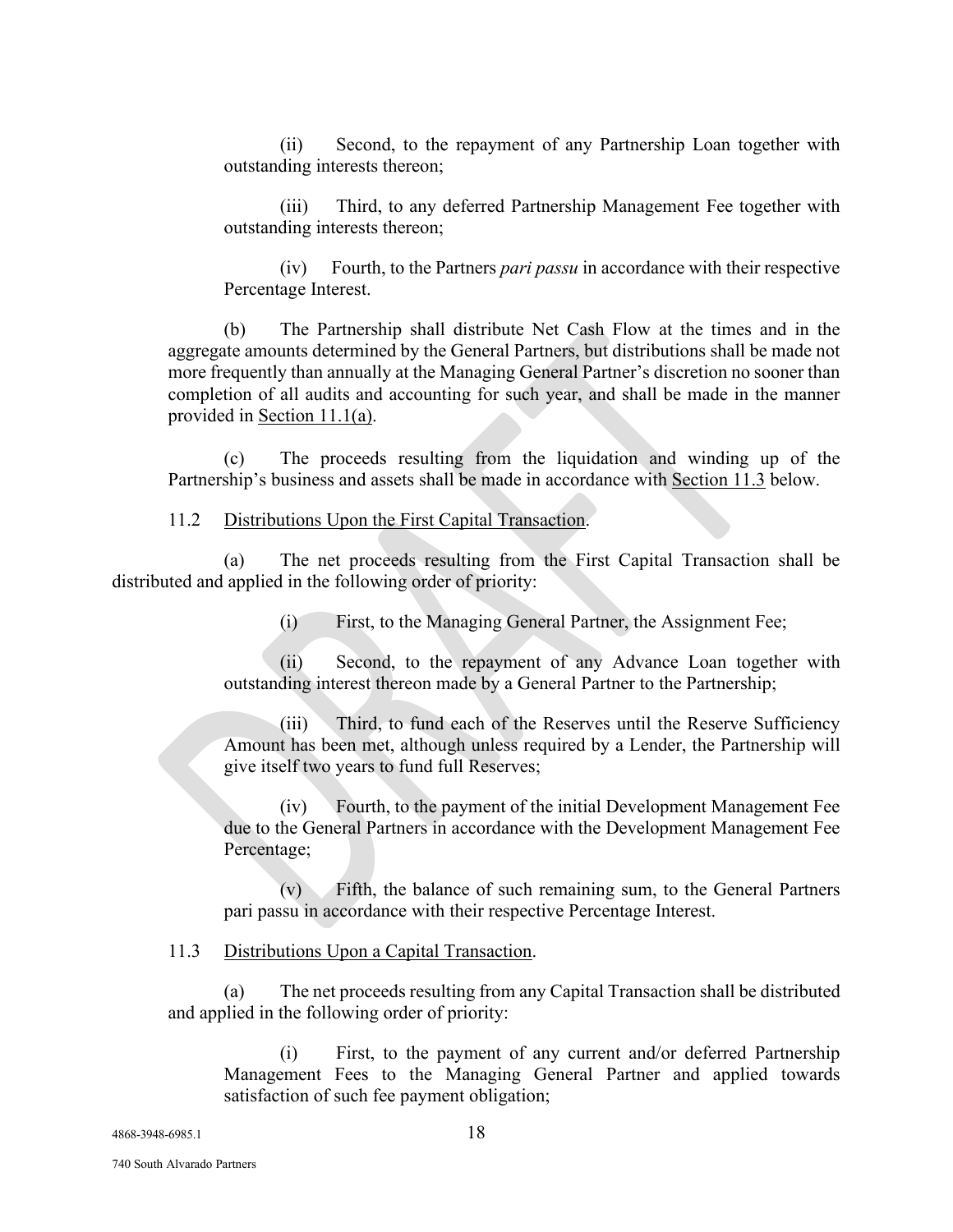(ii) Then, in the case of a refinancing only, to fund each of the Reserves until the Reserve Sufficiency Amount has been met;

(iii) Then, to the repayment of any Advance Loan together with outstanding interest thereon made by a General Partner to the Partnership;

(iv) Then, to any negotiated Development Management Fee if part of the Capital Transaction.

(v) Finally, the balance of such remaining sum, to the Partners *pari passu* in accordance with their respective Percentage Interest.

#### 11.4 Distributions Following Dissolution.

(a) Upon the Partnership's dissolution, the Partnership's business shall be immediately wound up. Any gain or loss on the disposition of Partnership Property during the Partnership's liquidation shall be credited or charged to the Partners in accordance with Article VII. Liquidating distributions except for liquidating distributions under Section 708(b)(1)(B) of the Code shall be only in the form of cash. Partnership assets in the course of the liquidation shall be applied and distributed in the following order:

(i) Payment to creditors of the Partnership, including Partners, in the order of priority provided by law. In the discretion of the Managing General Partner, reserves may be established to meet any contingent obligations or liabilities and, if and when those contingencies shall cease to exist, any remaining assets in the reserves shall be distributed as provided in this Article XI.

(ii) Distributions to the Partners shall be in accordance with positive capital account balances. Upon dissolution of the Partnership, after any allocations under Article VII and the distributions pursuant to this subparagraph (ii), each Partner shall contribute to the capital of the Partnership the lesser of (A) its negative capital account balance, if any, or (B) the amount which when added to its prior contributions equals its Percentage Interest of the aggregate contributions of all Partners. Amounts so contributed shall be distributed to the Partners as additional liquidation proceeds pursuant to this subparagraph (ii).

(iii) For purposes of distributions to Partners, capital account balances shall be determined after taking into account all capital account adjustments for the fiscal year in which the liquidation occurs, and payment by the Partnership with respect to these balances shall be made by the end of that fiscal year or, if later, within ninety (90) days after the date of the liquidation. For this purpose, a liquidation of the Partnership shall be deemed to occur on the earlier of the date on which (i) the Partnership is terminated under Code Section  $708(b)(1)$  or (ii) the Partnership ceases to be a going concern.

## **ARTICLE XII**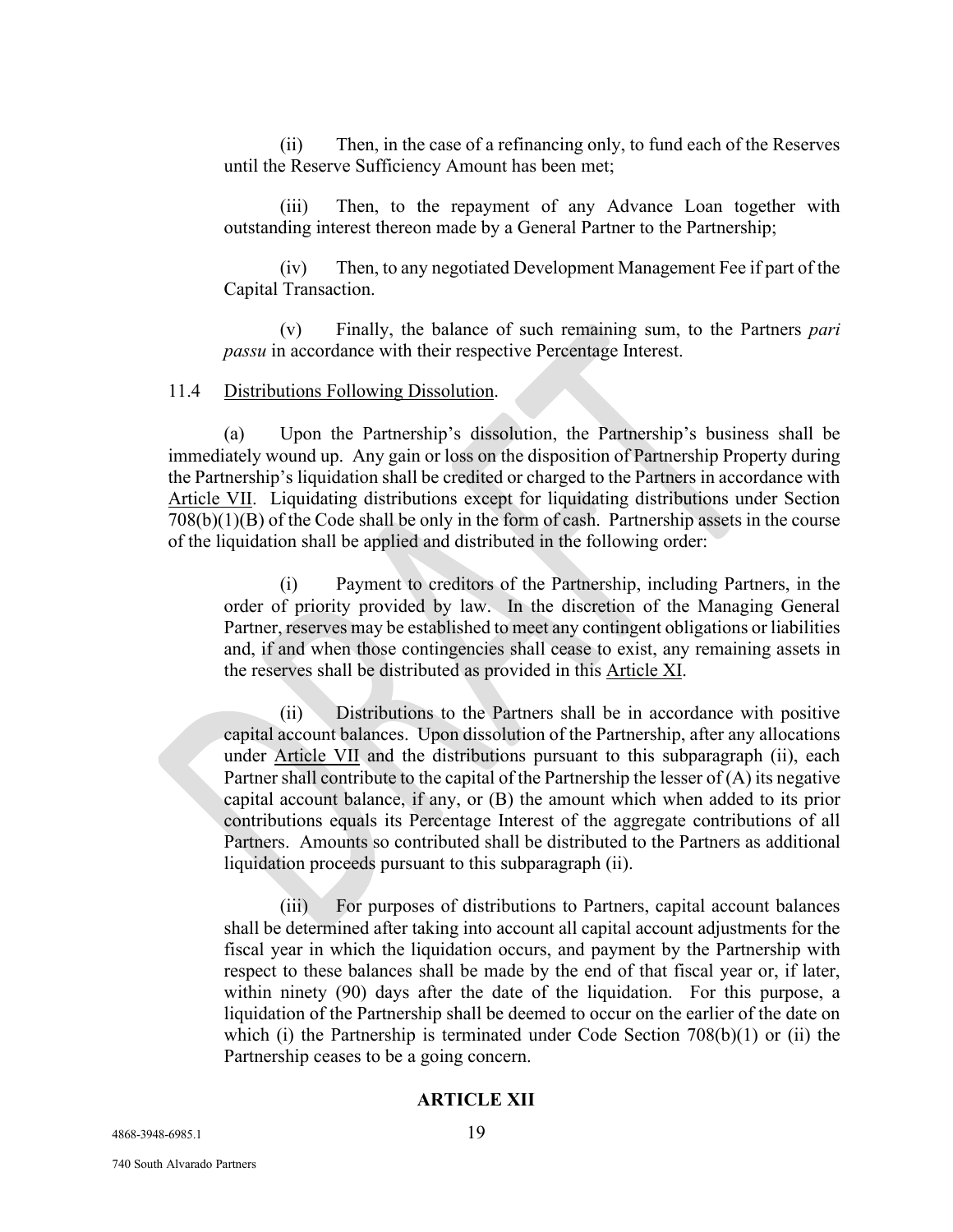## **DISSOLUTION, LIQUIDATION, WINDING UP**

12.1 Dissolution of the Partnership. The Partnership shall be dissolved upon the first to occur of the following events:

(a) the withdrawal, Bankruptcy, dissolution or adjudication of incompetency of the General Partner in the event that at that time, such General Partner is the only remaining General Partner, subject to the provisions of Section 5.4, unless a majority in interest of the other Partners, within ninety (90) days after receiving Notice of such withdrawal, Bankruptcy, dissolution or adjudication of incompetence, elects to designate a successor General Partner(s) and continue the Partnership upon the admission of such successor General Partner(s) to the Partnership;

(b) the sale or other disposition of all or substantially all of the assets of the Partnership, subject to the provisions of Section 5.4 and the consent of both General Partners;

(c) the written approval of both General Partners;

(d) the entry of a decree of judicial dissolution under the Act by a court of competent jurisdiction; or

(e) any other event causing the dissolution of the Partnership under the laws of the State of California.

# 12.2 Winding Up and Distribution.

(a) Upon the dissolution of the Partnership pursuant to Section 12.1, (i) a Statement of Dissolution shall be filed in such offices within the State of California as may be required or appropriate and (ii) the Partnership business shall be wound up and its assets liquidated as provided in this Section 12.2 and the net proceeds of such liquidation, except as provided in Section 12.2(b) below, shall be distributed in accordance with Section 11.3.

(b) It is the intent of the Partners that, upon liquidation of the Partnership, any liquidation proceeds available for distribution to the Partners be distributed in accordance with the Partners' respective positive capital account balances. The Partners believe that distributions under Section 11.3 will effectuate such intent. In the event that, upon liquidation, there would otherwise be any conflict between a distribution pursuant to the Partners' respective positive capital account balances and the intent of the Partners with respect to distribution of proceeds as provided in Section 11.3, the Liquidator shall, notwithstanding the provisions of Article XI, allocate the Partnership's gains, profits and losses in a manner that will, as nearly as possible, cause the distribution of liquidation proceeds to the Partners to be in accordance both with the Partners' economic expectations as set forth in Section 11.3 and their respective capital account balances. If the Partnership's gains, profits and losses are insufficient to cause the Partners' capital accounts to be in such amounts as will permit liquidation proceeds to be distributed both in accordance with the Partners' respective positive capital account balances and Section 11.3, then liquidation proceeds shall be distributed in accordance with the Partners' respective positive capital account balances after the allocations described herein have been made. For purposes hereof, the term

4868-3948-6985.1 20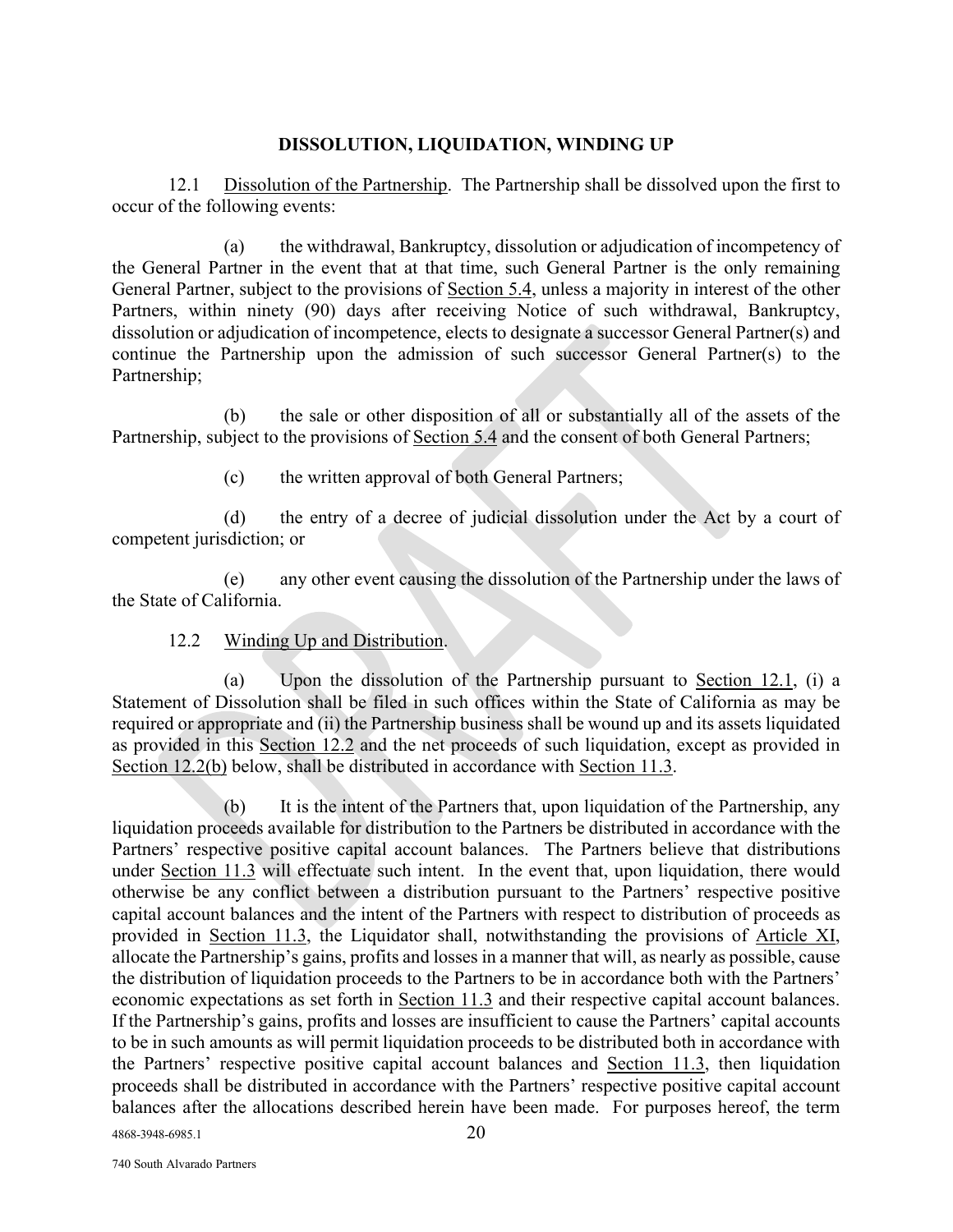"**Liquidator**" means the Managing General Partner, or, if there is none at the time in question, such other Person who may be appointed in accordance with applicable law and who shall be responsible for taking all action necessary or appropriate to wind up the affairs of, and distribute the assets of, the Partnership upon its dissolution.

(c) The Liquidator shall file all certificates and notices of the dissolution of the Partnership required by law. The Liquidator shall proceed without any unnecessary delay to sell and otherwise liquidate the Partnership's property and assets; provided, however, that if the Liquidator shall determine that an immediate sale of part or all of the Partnership property would cause undue loss to the Partners, then in order to avoid such loss, the Liquidator may, except to the extent prohibited by the Act, defer the liquidation as may be necessary to satisfy the debts and liabilities of the Partnership to Persons other than the Partners. Upon the complete liquidation and distribution of the Partnership assets, the Partners shall cease to be Partners of the Partnership, and the Liquidator shall execute, acknowledge and cause to be filed all certificates and notices required by the law to terminate the Partnership.

(d) Upon the dissolution of the Partnership pursuant to Section 12.1, the Liquidator shall furnish to each Partner, a statement setting forth the assets and liabilities of the Partnership upon its dissolution. Promptly following the complete liquidation and distribution of the Partnership property and assets, the Liquidator shall furnish to each Partner, a statement showing the manner in which the Partnership assets were liquidated and distributed.

## **ARTICLE XIII AMENDMENTS**

This Agreement may be amended pursuant to a written agreement executed by both General Partners. Notwithstanding the foregoing, no amendment that increases any Partner's obligations under this Agreement or under the Act shall be effective without such Partner's consent.

## **ARTICLE XIV EXCULPATION AND INDEMNIFICATION**.

14.1 No Partner shall have any liability or obligation to the other Partner(s) or the Partnership for any decision made or action taken in connection with the discharge of its duties hereunder or when otherwise acting on behalf of the Partnership unless such decision or action resulted from fraud, negligence, willful misconduct, or a material breach of this Agreement. To the fullest extent permitted by applicable law, neither the General Partners, nor the Limited Partner, nor any, employee or agent of the Partnership nor any employee, representative, manager, director, commissioner, consultant, agent or affiliate of any of the Partners (collectively, the "**Covered Persons**") shall be liable to the Partnership for any loss, damage or claim incurred by reason of any act or omission performed or omitted by such Covered Person in good faith on behalf of the Partnership and in a manner reasonably believed to be within the scope of the authority conferred on such Covered Person by this Partnership, except that a Covered Person shall be liable for any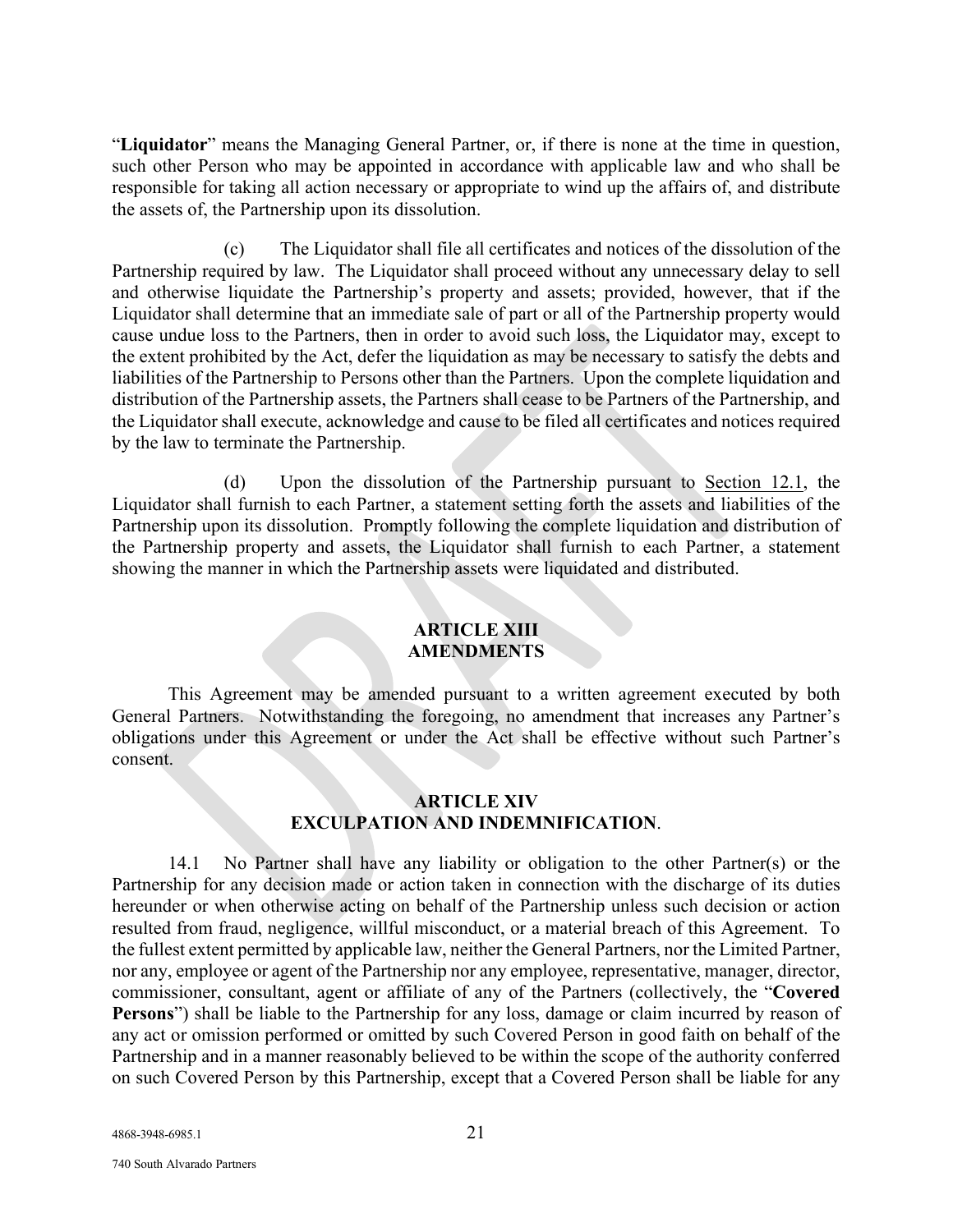such loss, damage or claim incurred by reason of such Covered Person's gross negligence or willful misconduct.

Notwithstanding anything to the contrary in this Agreement, the Partnership's Certificate of Formation or otherwise: (a) the Partnership shall be the indemnitor of first resort (i.e., the Partnership's obligations to each Covered Person are primary and any obligation of the Partners to advance expenses or to provide indemnification for the same expenses or liabilities incurred by each Covered Person are secondary), and (b) the Partnership irrevocably waives, relinquishes and releases the Partners from any and all claims for contribution, subrogation or any other recovery of any kind in respect thereof. Moreover, no officer, member, manager, director, agent, or employee of any Partner shall have any liability under this Agreement.

14.2 To the fullest extent permitted by applicable law, a Covered Person shall be entitled to indemnification from the Partnership for any loss, damage or claim incurred by such Covered Person by reason of any act or omission performed or omitted by such Covered Person in good faith on behalf of the Partnership and in a manner reasonably believed to be within the scope of the authority conferred on such Covered Person by this Agreement, except that no Covered Person shall be entitled to be indemnified in respect of any loss, damage or claim incurred by such Covered Person by reason of such Covered Person's negligence or willful misconduct with respect to such acts or omissions; *provided*, *however,* that any indemnity under this Article XIV by the Partnership shall be provided out of and to the extent of Partnership assets only, and neither the General Partners, Limited Partner or the Covered Persons shall have personal liability on account thereof.

14.3 To the fullest extent permitted by applicable law, expenses (including legal fees) incurred by a Covered Person defending any claim, demand, action, suit or proceeding shall, from time to time, be advanced by the Partnership to the applicable Covered Person prior to the final disposition of such claim, demand, action, suit or proceeding, so long as such Covered Person executes and delivers to the Partnership an undertaking by or on behalf of the Covered Person of its obligation to repay such amount if it shall be determined that the Covered Person is not entitled to be indemnified as authorized in this Article XIV.

14.4 A Covered Person shall be fully protected in relying in good faith upon the records and documents of the Partnership and upon such information, opinions, reports or statements presented to the Partnership by any Person as to matters the Covered Person reasonably believes are within such other Person's professional or expert competence.

14.5 The provisions of this Agreement, to the extent that they restrict or eliminate the duties and liabilities of a Covered Person otherwise existing at law or in equity to the Partnership or its Partners, are agreed by the Partners, to replace such other duties and liabilities of such Covered Person.

14.6 Each General Partner shall perform the duties on its part contemplated under this Agreement with due caution and in accordance with good business practices, but the General Partners shall have no liability whatsoever to the Partnership for any loss suffered by the Partnership which arises out of any action or inaction of a General Partner, except to the extent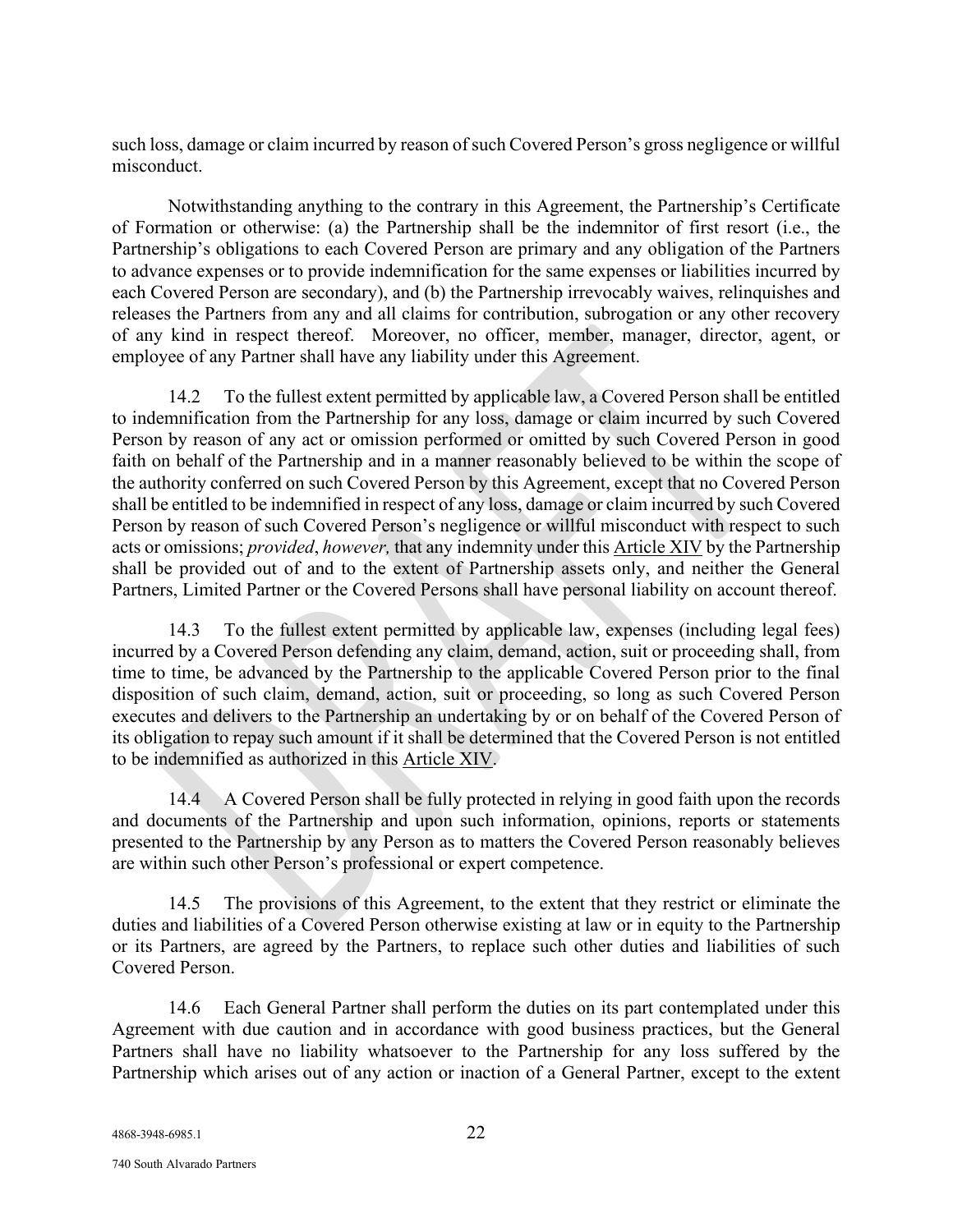such action was the result of the gross negligence, willful misconduct, fraud or wanton neglect of such General Partner.

14.7 Each General Partner hereby indemnifies and holds the other Partners, and their respective directors, officers, employees, members, partners, affiliates, or agents harmless from any loss, cost, damage, claim, demand, suit, liability, judgment, and expense (including reasonable attorneys' fees actually incurred and other costs of litigation) arising out of or relating to any injury or death of persons or damage to or loss of property to the extent resulting from any material breach of this Agreement or the negligent or intentional, wrongful acts of the indemnifying General Partner or its directors, officers, employees, members, partners, affiliates, or agents except to the extent such liability or loss was the result of gross negligence or willful misconduct by the indemnified Partner or its directors, officers, employees, members, partners, affiliates, or agents.

14.8 No Covered Person will be entitled to indemnification under this Article XIV if it has entered into any settlement or compromise of any claim giving rise to any indemnifiable loss without the written consent of the Partnership. If a bona fide settlement offer is made with respect to a claim and the Partnership desires to accept and agree to such offer, the Partnership will give written notice to the Covered Person to that effect (the "**Settlement Notice**"). If the settlement offer includes a full release of the Covered Person and the Covered Person fails to consent to the settlement offer within ten (10) calendar days after receipt of the Settlement Notice, then the Covered Person will be deemed to have rejected such settlement offer and will be responsible for continuing the defense of such claim and, in such event, the maximum liability of the Partnership as to such claim will not exceed the amount of such settlement offer plus any and all reasonable costs and expenses paid or incurred by the Covered Person up to the date of the Settlement Notice and which are otherwise the responsibility of the Partnership pursuant to this Article XIV. If the settlement offer does not include a full release of the Covered Person and the Covered Person fails to consent to the settlement offer, the Partnership shall continue to remain liable to the Covered Person to the full extent set forth in this Section 14.8.

The foregoing provisions of this Article XIV shall survive any termination of this Agreement.

## **ARTICLE XV MISCELLANEOUS.**

15.1 Dispute Resolution. The Partners hereby agree that, in the event of any dispute between the Partners relating to this Agreement, the Partners shall first seek to resolve the dispute through informal discussions. In the event any dispute cannot be resolved informally within sixty (60) days, the Partners agree that the dispute will be negotiated between the Partners through mediation. If the Limited Partner and General Partners fail to agree on a mediator within thirty (30) days of the respective Partner's demand, then the mediator shall be selected by the Judicial Arbitration and Mediation Services, Inc. The costs of mediation shall be shared equally by the Partners. No Partner waives its legal rights to adjudicate this Agreement in a legal forum.

15.2 Further Assurances. The Partners agree that they and each of them will take whatever action or actions as are deemed by counsel to the Partnership to be reasonably necessary or desirable from time to time to effectuate the provisions of intent of this Agreement, and to that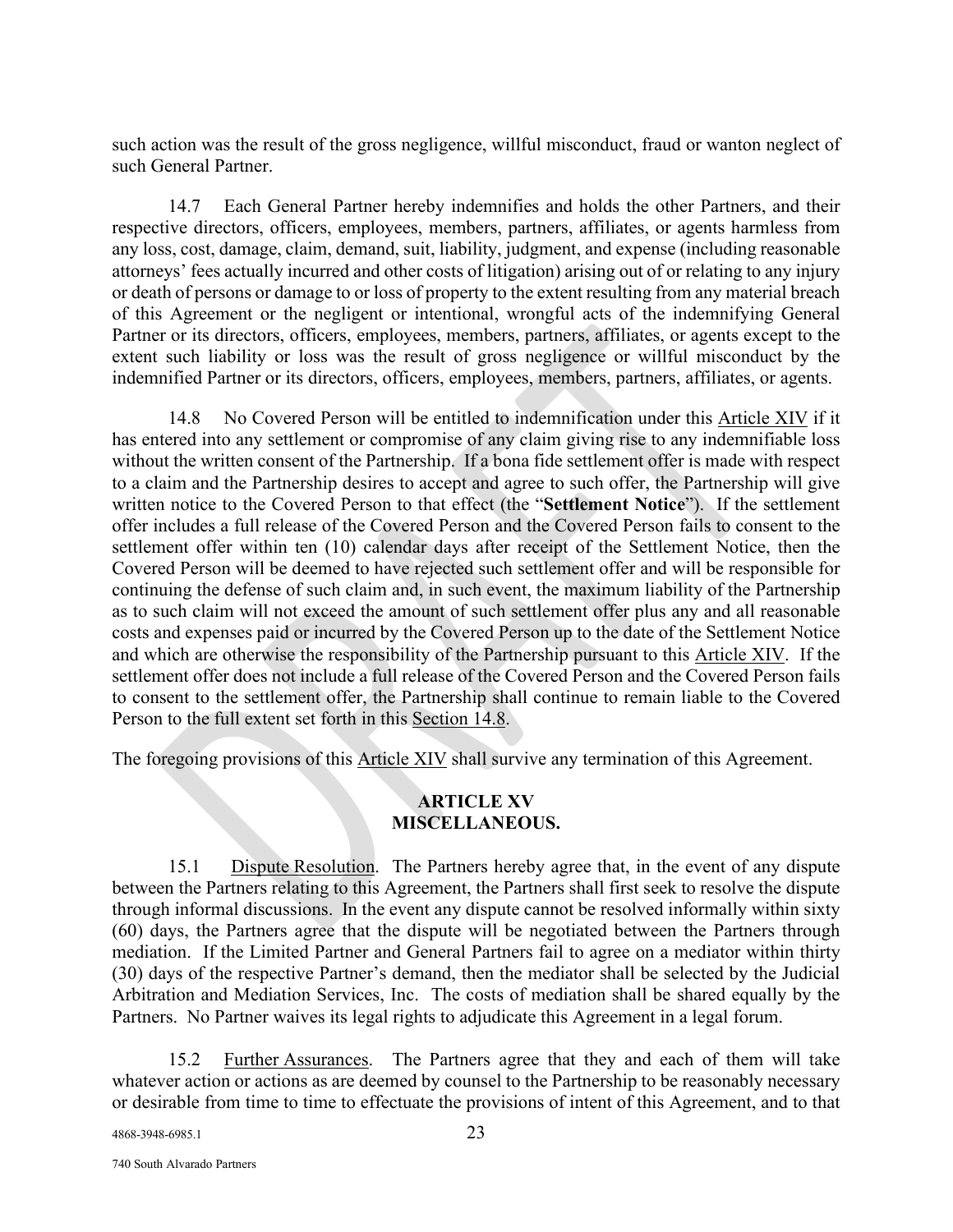end, the Partners agree that they will execute, acknowledge, seal and deliver any further instruments or documents which may be necessary to give force and effect to this Agreement or any of the provisions hereof, or to carry out the intent of this Agreement, or any of the provisions hereof.

15.3 Benefits of Agreement; No Third-Party Rights. None of the provisions of this Agreement shall be for the benefit of or enforceable by any creditor of the Partnership or by any creditor of the Partners. Nothing in this Agreement shall be deemed to create any right in any Person (other than Covered Persons) not a Partner hereto, and this Agreement shall not be construed in any respect to be a contract in whole or in part for the benefit of any third Person (other than a Covered Person).

15.4 Severability of Provisions. Each provision of this Agreement shall be considered severable and if for any reason any provision or provisions herein are determined to be invalid, unenforceable or illegal under any existing or future law, such invalidity, unenforceability or illegality shall not impair the operation of or affect those portions of this Agreement which are valid, enforceable and legal.

15.5 Entire Agreement. This Agreement constitutes the entire agreement of the Partners with respect to the subject matter hereof.

15.6 Binding Agreement. Notwithstanding any other provision of this Agreement, the Partners agree that this Agreement constitutes a legal, valid and binding agreement of the Partners, and is enforceable against each of the Partners in accordance with its terms.

15.7 Governing Law; Superseding Terms. This Agreement shall be governed by and construed under the laws of the State of California (without regard to conflict of laws principles), all rights and remedies being governed by said laws. In the event of any judicial action, venue shall be in the Superior Court of Los Angeles County. All provisions of the Act, as amended, shall be deemed to be superseded by the express terms of this Agreement to the extent necessary to effectuate the intent of the Partners as reflected by this Agreement.

15.8 Counterparts. This Agreement may be executed in any number of counterparts, each of which shall be deemed an original of this Agreement and all of which together shall constitute one and the same instrument. The signature of any Partner to this Agreement transmitted to any other Partner by facsimile or e-mail (PDF copy) shall be deemed an original signature of the transmitting Partner.

15.9 Notices. Any notices, requests, demands, documents approvals or disapprovals given or sent under this Agreement from one Partner to another (each a "**Notice**" and collectively, the "**Notices**") shall be given to the Partner entitled thereto at its address set forth below or at such other address as such Partner may provide to the other Partner in writing. Any such Notice may be given (a) by personal delivery which will be deemed received on the day of delivery; (b) by national overnight delivery service which shall be deemed received the following day; (c) by mailing the same by registered or certified US mail, return receipt requested which will be deemed delivered three (3) days after depositing same in the mail, addressed to the Partner to whom the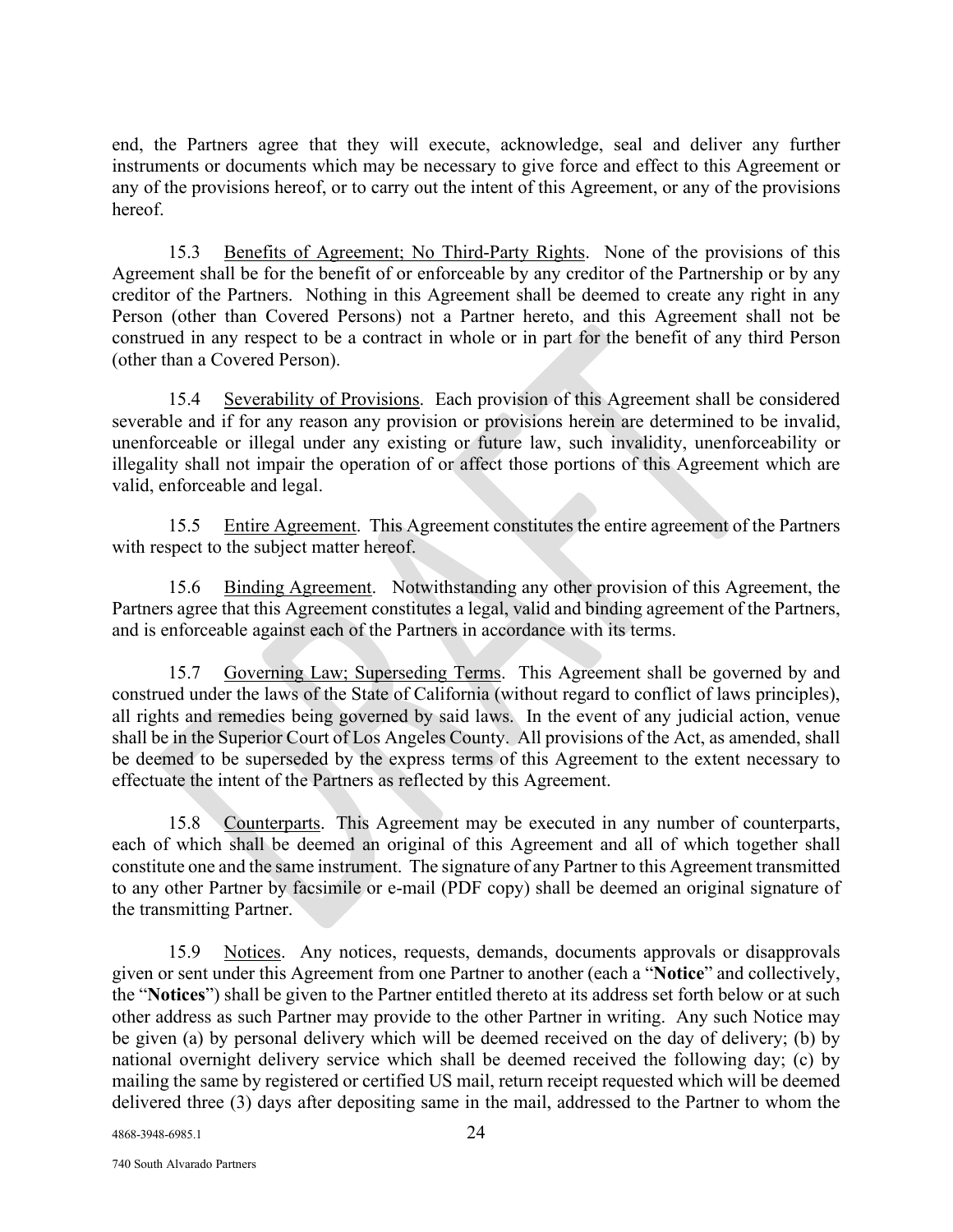Notice is directed as set forth below; or (d) electronic mail so long as Notice is also provided simultaneously pursuant to one of the above described provisions for hard-copy Notice. Notices shall be addressed (x) in the case of the Partnership, to the Partnership at its address in Article IV, (y) in the case of either of the Partners, at its respective address as listed on Schedule B attached hereto, or (z) at such other address as may be designated by written notice from one Partner to the other.

15.10 Attorneys' Fees. Should either Partner incur attorney's fees in seeking the enforcement of this Agreement, whether or not a final court judgment is entered, each Partner shall bear its own costs and expenses incurred in such legal proceeding, including attorneys' fees, court costs and expenses and consultant and expert witness fees and expenses.

15.11 Authority. Each Partner executing this Agreement represents, warrants and covenants to the other Partner that (a) such Partner is duly formed and authorized to do business in the State of California, (b) such Person executing and delivering this Agreement on behalf of such Partner is duly authorized to do so in accordance with the terms and conditions under the organizational documents of such entity, and (c) such Partner is bound under the terms of this Agreement.

15.12 Schedules and Recitals Incorporated. The Recitals set forth above and Schedules A and B attached hereto are incorporated herein by this reference.

[*Remainder of page left intentionally blank.*]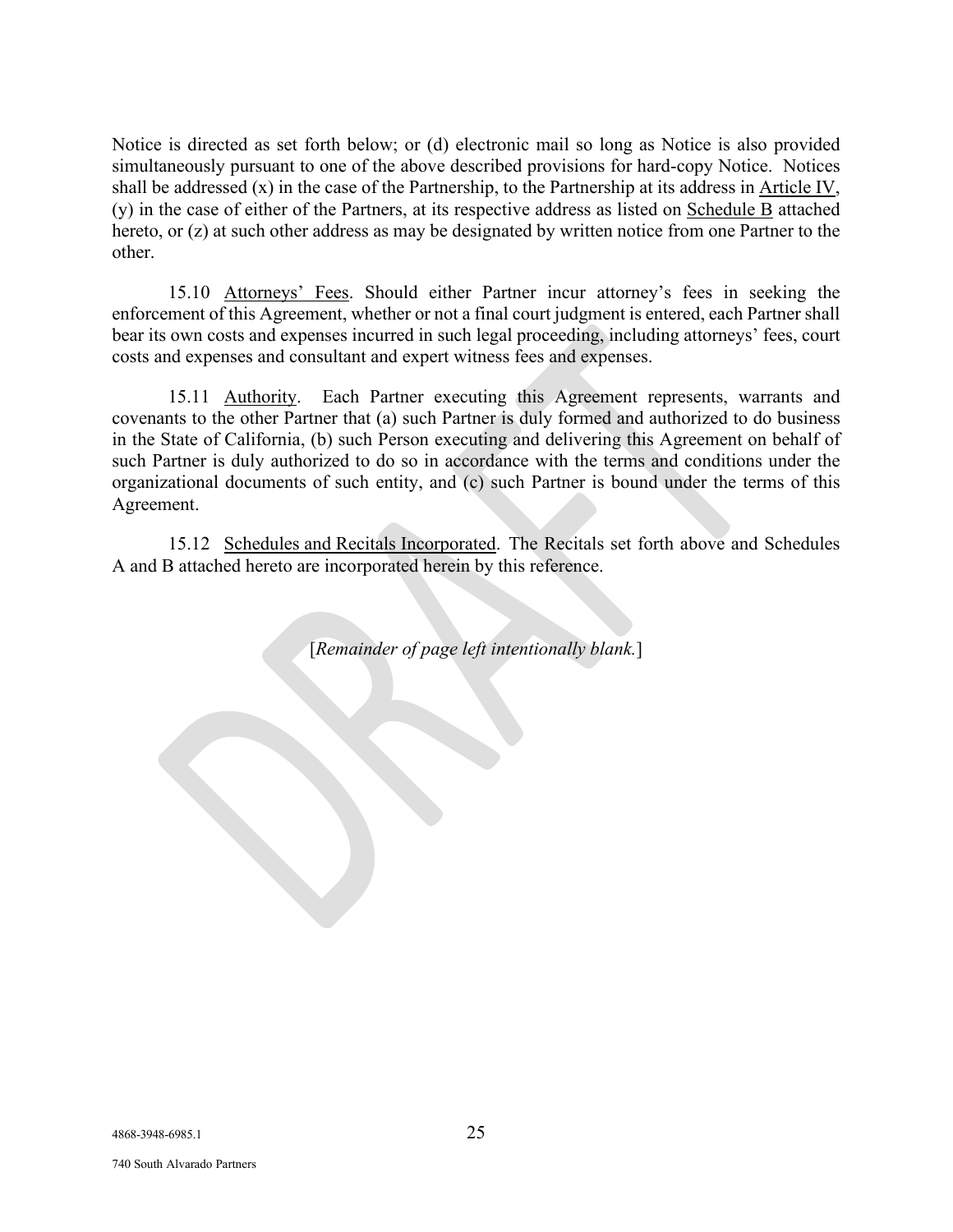**IN WITNESS WHEREOF**, the parties hereto have executed this Agreement as of the date first written above.

## **ADMINISTRATIVE GENERAL PARTNER:**

Alvarado Villas LLC, a California limited liability company

By: PATH Ventures, a California nonprofit public benefit corporation, its sole member/manager

By: \_\_\_\_\_\_\_\_\_\_\_\_\_\_\_\_\_\_\_\_\_\_\_\_\_\_\_\_\_\_

Lois Starr, Acting Executive Director

## **MANAGING GENERAL PARTNER:**

Westlake MacArthur Park Apartments LLC, a California limited liability company

By: La Cienega LOMOD, Inc., a California non-profit public benefit corporation its sole member/manager

By:

Tina Smith-Booth President

740 South Alvarado Partners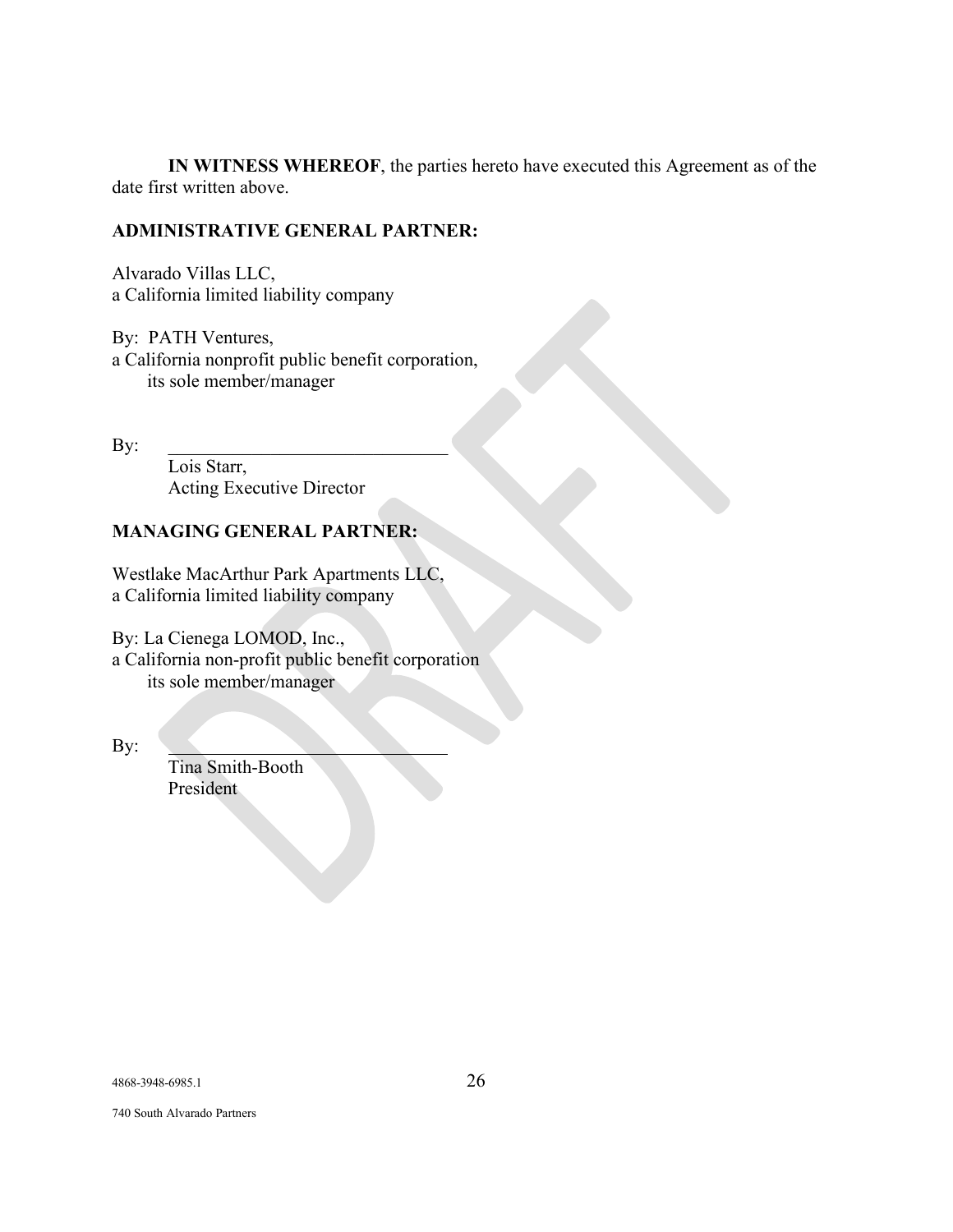## **SCHEDULE A**

## Definitions

#### A. *Definitions*

When used in this Agreement, the following terms not otherwise defined herein have the following meanings:

"*Act*" has the meaning set forth in the preamble to this Agreement.

"*Applicable Laws*" shall mean all existing and future federal, state and local laws, orders, ordinances, governmental rules and regulations and court orders and is expressly deemed to include all zoning laws and environmental laws.

"*Bankruptcy*" means, with respect to any Person, if such Person (i) makes an assignment for the benefit of creditors, (ii) files a voluntary petition in bankruptcy, (iii) is adjudged a bankrupt or insolvent, or has entered against it an order for relief, in any bankruptcy or insolvency proceedings, (iv) files a petition or answer seeking for itself any reorganization, arrangement, composition, readjustment, liquidation or similar relief under any statute, law or regulation, (v) files an answer or other pleading admitting or failing to contest the material allegations of a petition filed against it in any proceeding of this nature, (vi) seeks, consents to or acquiesces in the appointment of a trustee, receiver or liquidator of the Person or of all or any substantial part of its properties, or (vii) if 120 days after the commencement of any proceeding against the Person seeking reorganization, arrangement, composition, readjustment, liquidation or similar relief under any statute, law or regulation, if the proceeding has not been dismissed, or if within 90 days after the appointment without such Person's consent or acquiescence of a trustee, receiver or liquidator of such Person or of all or any substantial part of its properties, the appointment is not vacated or stayed, or within 90 days after the expiration of any such stay, the appointment is not vacated.

"*Basic Documents*" means the Homekey Documents, the Purchase Agreement, the Loan Documents, the HAP Contract, the Management Documents, and all documents and certificates contemplated thereby or delivered in connection therewith.

"*Budget*" shall mean the budget approved by the General Partners following the execution of this Agreement (which shall include, without limitation, all capital expenditures and operating expenses required for the Project), as the same may be modified or amended from time to time with the mutual written approval of both General Partners.

"*Capital Reserve*" means a capital reserve account established by the General Partners for the Partnership to pay the costs of major capital expenses of the Project, which shall be funded in the amount of \$3,000 per unit within the Project, or such other amount as may be required by the Lender.

"*Capital Transaction*" means any transaction out of the ordinary course of the business of the Partnership including, without limitation, the sale or other disposition of all or any substantial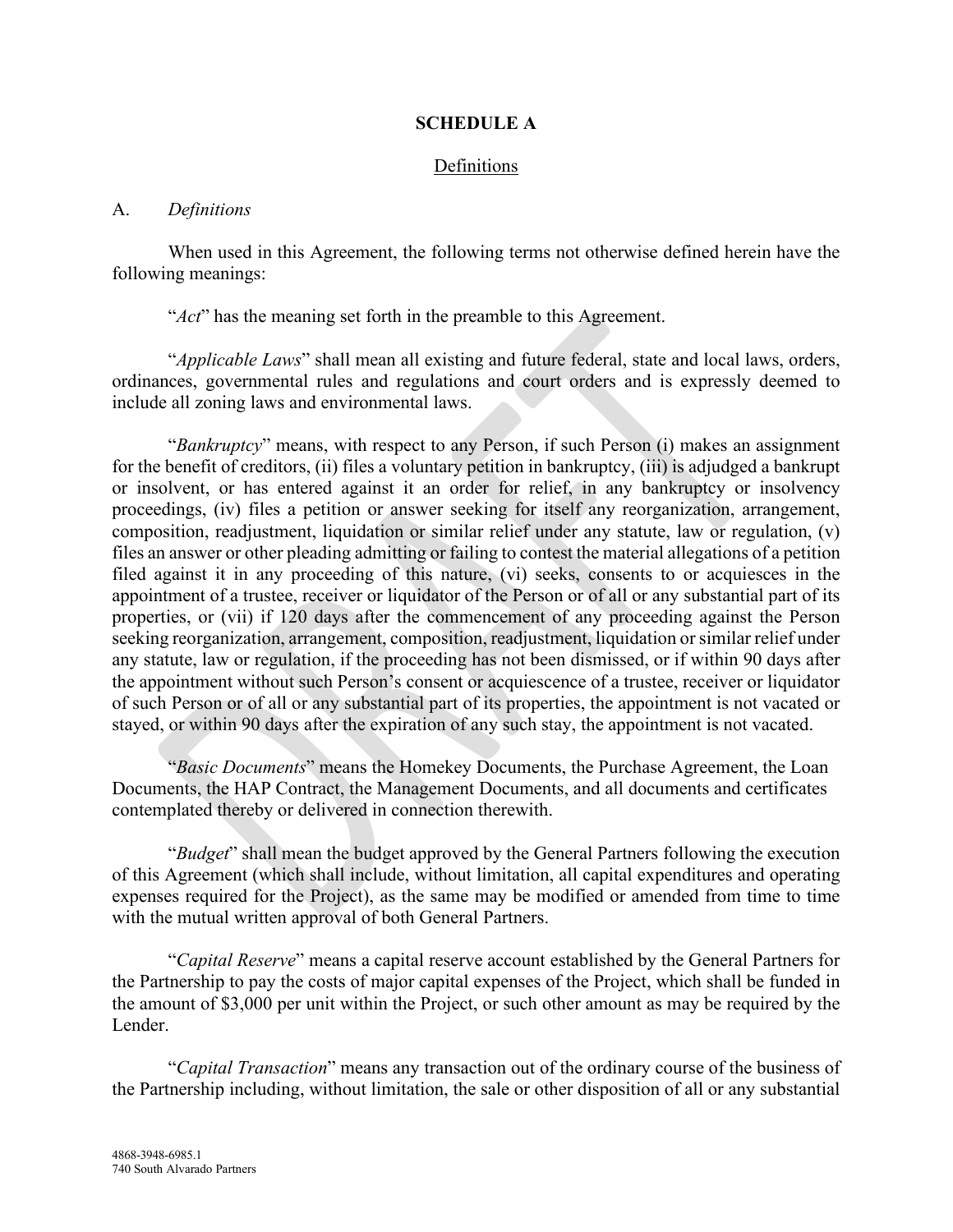portion of the assets of the Partnership (the proceeds of which have not been taken into account in connection with funding any expenditures included in the Budget) and any refinancing of any loan, insurance or condemnation proceeds (other than business interruption or similar type of insurance or condemnation proceeds which cover a temporary taking of all or any portion of the Project), after such proceeds are applied to the rebuilding, repair or replacement of the Project (as may be applicable), but excluding the payment of capital contributions by the Partners.

"*Certificate of Limited Partnership*" means the Certificate of Limited Partnership of the Partnership filed with the Secretary of State of the State of California on December 31, 2021, as amended or amended and restated from time to time.

"*CPI*" means the local Consumer Price Index for all urban consumers in the Los Angeles-Long Beach Metropolitan area as published by the United States Government Bureau of Labor Statistics, rounded to the nearest dollar.

"*Development Management Fee*" means a fee received by the Partnership, as appropriate and when underwriting allows, at the close of any future significant financing event when such financing includes significant rehabilitation, construction or development work. The initial Development Management Fee will be approximately \$1,500,000, less any transfer taxes and recording fees paid in connection with the Purchase Agreement.

"*Development Management Fee Percentage*" means 70% of the Development Management Fee with respect to the Managing General Partner and 30% of the Development Management Fee with respect to the Administrative General Partner.

"*First Capital Transaction*" means the Partnership's initial Capital Transaction event in which it is involved.

"*HAP Contract*" means the PBV Housing Assistance Payments Contract by and between HACLA and the Partnership with respect to up to 80 residential units commencing on or shortly after February 1, 2021 for a term of not less than 20 years with options to extend.

"*Homekey Documents*" means the Notice of Funding Availability ("**NOFA**") for the Homekey Program dated September 9, 2021, the Standard Agreement, and all other documents specified under or required by the Homekey Program, including, without limitation, the expenditure and program reporting, affordability covenant, and supportive services plan.

"*Homekey Program*" means the program authorized pursuant to AB 140 (2020-2021) by the State of California intended to provide housing for individuals and families who are experiencing homelessness or who are at risk of homelessness (as defined in Part 578.3 of Title 24 of the Code of Federal Regulations), which authorized a program administered by HCD to provide up to \$1.45 billion in grant funding available to local public entities, including cities, counties, or other local public entities, including housing authorities or federally recognized tribal governments within California to purchase and rehabilitate housing, including hotels, motels, vacant apartment buildings, and other buildings and convert them into interim or permanent, long-term housing.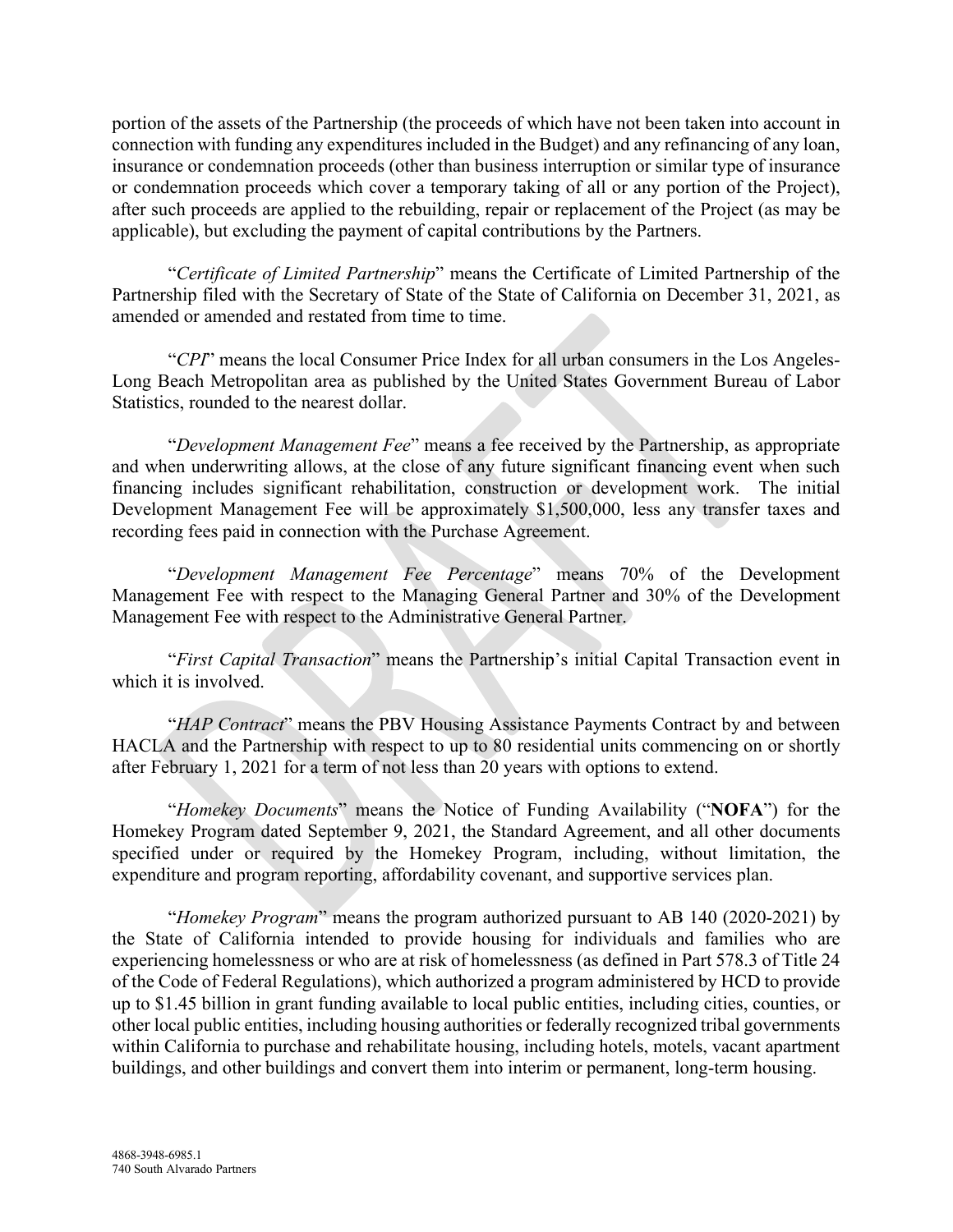"*Lender*" means any lender under any of the Loan Documents, including the Initial Lender.

"*Loan*" means any loan including the Initial Loan, and any refinancing, replacements, amendments or substitutes thereof including through a bond issuance.

"*Loan Documents*" means the documents, instruments and agreements evidencing, securing, or otherwise pertaining to any Loan from a Lender to the Partnership (or any replacements, amendments, or substitutes thereof).

"*Net Cash Flow*" for any period means the sum of (i) all cash received by the Partnership from rents, rental subsidies, lease payments and all other sources of the Project, but excluding (A) tenant security or other deposits (unless forfeited), (B) capital contributions by any Partner to the Partnership (and interest thereon), (C) proceeds from Capital Transactions, (D) proceeds of any Partnership borrowings, and (E) interest on reserves not available for distribution; (ii) the net proceeds of any insurance (including rental interruption insurance), other than fire and extended coverage and title insurance, to the extent not reinvested or applied to repair and restoration of the improvements; (iii) withdrawals from the Reserves; and (iv) any other funds deemed available for distribution by the General Partners; less the sum of  $(x)$  all cash expenditures of the Project (unless paid from a capital source identified in (A) through (E) above to the extent that such expenditures are reflected on the sources and uses of funds or the General Partners otherwise mutually agree), and all expenses unpaid but properly accrued, which have been incurred in the operation of the Partnership's business, excluding expenditures paid from any Partnership reserve account (whether or not such expenditure is deducted, amortized or capitalized for tax purposes), including the Partnership Management fees due to the Manager and the resident services fee paid to the service provider (to the extent actually paid); (ix) all payments on account of any Loans (including unpaid principal and accrued and unpaid interest and tax or insurance escrow payments, if applicable) made to the Partnership; and (z) any deposits of cash to Reserves in excess of the Reserve Sufficiency Amount or cash for approved Capital Expenditures in the following year's Budget to the extent such amounts are determined from time to time by the General Partners to be advisable for the operation of the Partnership, in each case for such period. Net Cash Flow shall be determined separately for each taxable year or portion thereof and shall not be cumulative.

"*Operating Reserve*" means an operating reserve account established by the General Partners for the Partnership to pay the costs of operating expenses of the Project, which shall be funded in the amount of \$2,500 per unit within the Project, or such other amount as may be required by the Lender.

"*Partner Transaction Costs*" means the payment of funds expended by a Partner in connection with the closing of the First Capital Transaction, including for the payment of any due diligence reports or security deposits.

"*Partnership Loan*" means any loan made by a Partner to the Partnership, which loan shall bear interest compounded monthly at a rate equal to five percent (5%).

*"Partnership Management Fee*" means an annual fee initially set for Year 1 at \$30,000 and which will increase annually by 3% consistent with CPI. The Partnership Management Fee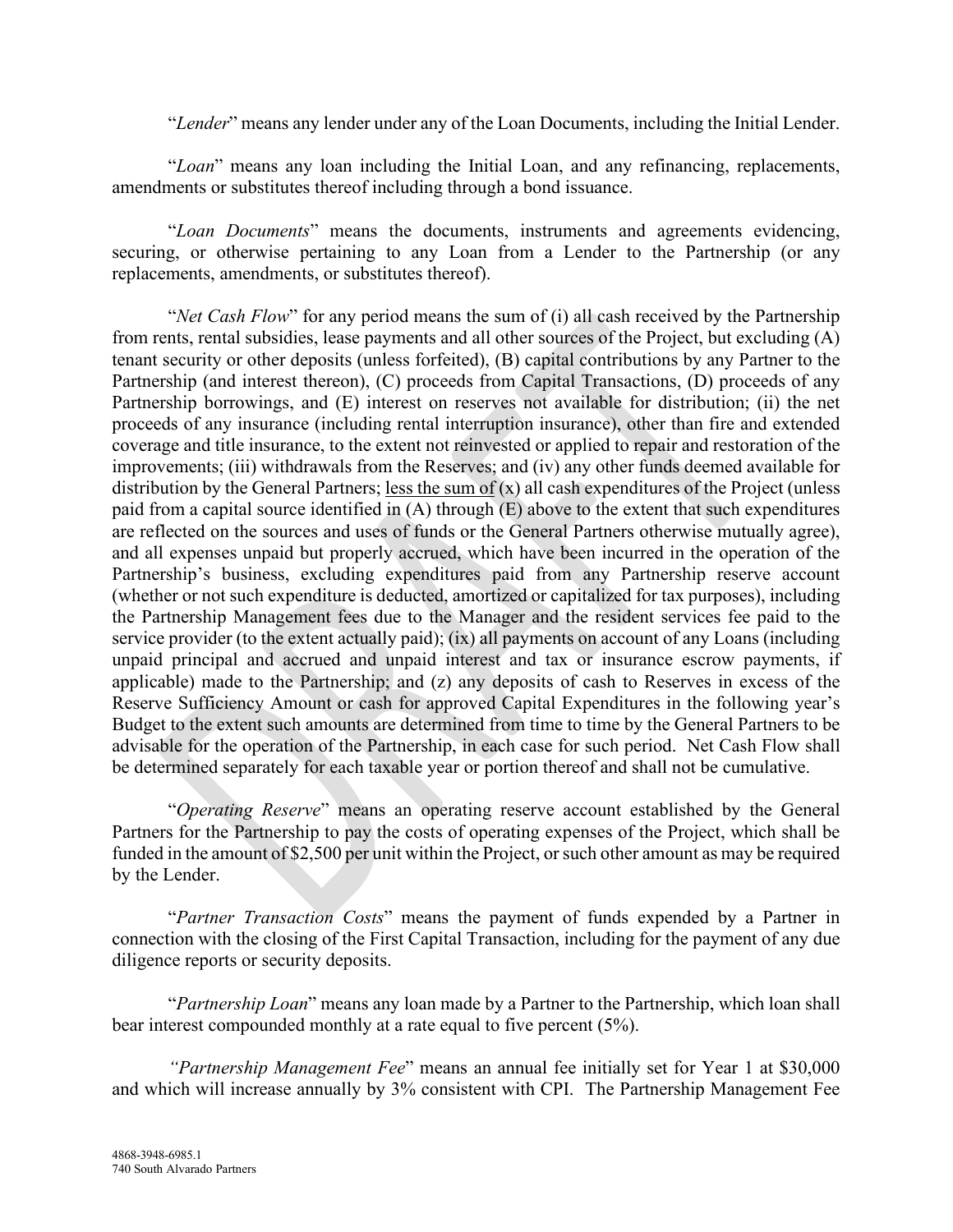shall be paid above the line, unless in any one year, there is not enough cash flow to pay in full. The Managing General Partner can defer all or a portion of the fee. Any deferred Partnership Management Fee shall bear simple interest at a rate equal to five percent (5%).

"*Percentage Interest*" means the percentage interest of each Partner as set forth of Schedule  $\underline{B}$  (as the same may be amended or modified from time to time).

"*Person*" means any individual, corporation, partnership, joint venture, limited liability company, limited partnership, limited liability partnership, association, joint stock company, trust, unincorporated organization, or other organization, whether or not a legal entity, and any governmental authority.

"*Pre-Execution Partner Transaction Costs*" has the meaning set forth in Section 8.13.

"*Reserve Sufficiency Amount*" means the dollar amount necessary to ensure each of the Reserves are sufficiently funded/capitalized in accordance with the Lender's requirements (or if the Lender does not require such Reserves, in an amount to which the General Partners mutually agree).

"*Reserves*" means the Capital Reserve and Operating Reserve.

# B. *Rules of Construction*

Definitions in this Agreement apply equally to both the singular and plural forms of the defined terms. The words "include" and "including" shall be deemed to be followed by the phrase "without limitation." The terms "herein," "hereof" and "hereunder" and other words of similar import refer to this Agreement as a whole and not to any particular Article, Section, paragraph or subdivision. The Article and Section titles appear as a matter of convenience only and shall not affect the interpretation of this Agreement. All Article, Section, paragraph, clause or Schedule references not attributed to a particular document shall be references to such parts of this Agreement.